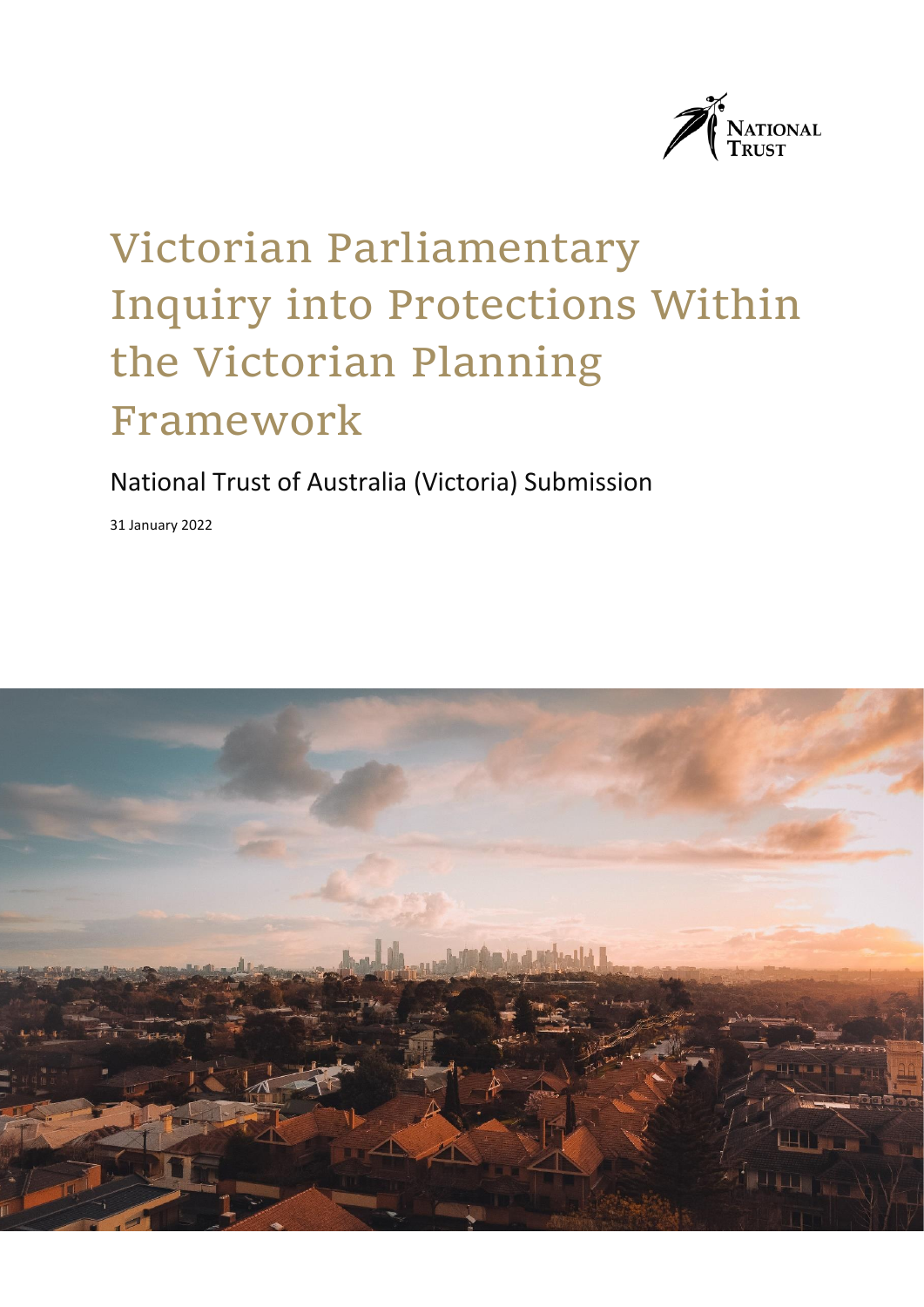# **Table of Contents**

#### Cover image: Pat Whelen via Unsplash

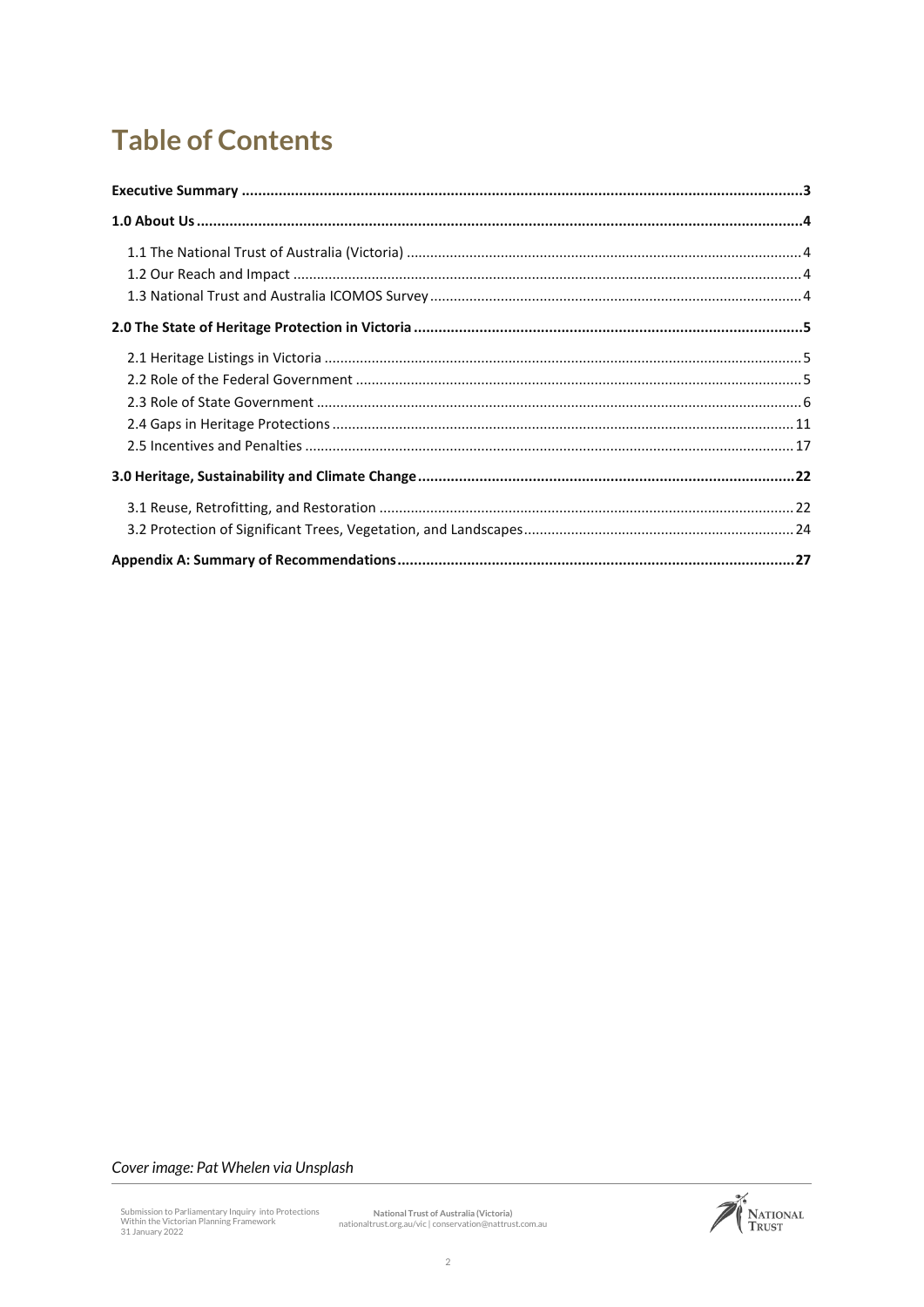# <span id="page-2-0"></span>**Executive Summary**

Victoria has a rich, vibrant heritage represented by places, landscapes, stories, and people that make a vital contribution to our communities. Our heritage places contribute to our identity, creating a sense of place and representing the State's story, its people and its shared connections. Heritage is also a key economic driver for Victoria through development and tourism. From buildings to landscapes, historic routes to historic precincts, trees to shipwrecks—the heritage of Victoria is important, and is valued by communities and visitors.

While Victoria has a mature system of heritage protections through the Victorian planning framework, with increased development pressures, the impacts of climate change, and an increased emphasis on streamlining planning approvals, some major cracks are showing, and must be addressed as a matter of priority to prevent the loss of our cherished heritage places.

At the root of these issues is a lack of understanding of the value of heritage, and lack of leadership at all levels. The major issues confronting the protection and celebration of our heritage are well known and well documented, and have been interrogated through numerous reviews and inquiries. They grace the pages of newspapers across Victoria every day. The core problem is continued inaction, and an ongoing failure by successive state governments to adequately resource the management of Victoria's heritage by government and private owners. Put simply, leadership and resourcing at all levels does not reflect the value of heritage to the community, the value of heritage to the economy and employment, and its capacity to contribute to sustainable development.

This Inquiry presents an opportunity to work towards stronger protections, and better outcomes for government, councils, the owners and managers of heritage places and, most importantly, communities. The recommendations outlined in this submission provide **practical** and **achievable** solutions to strengthen and improve the planning system and support the role of heritage to contribute to vibrant and prosperous communities.

Please note that this submission solely relates to non-First Peoples cultural heritage. In Victoria, First Peoples' cultural heritage is primarily protected under the *Aboriginal Heritage Act 2006*, which is subject to separate processes of review.

In addition to this submission, The National Trust would welcome the opportunity to be heard by the Committee in order to provide greater detail and answer any questions.

 $S_{i-1}$  /

Simon Ambrose Chief Executive Officer National Trust of Australia (Victoria)

Kingli Stigley

Kristin Stegley OAM Chairman National Trust of Australia (Victoria)

Submission to Parliamentary Inquiry into Protections Within the Victorian Planning Framework 31 January 2022

**National Trust of Australia (Victoria)** nationaltrust.org.au/vic | conservation@nattrust.com.au

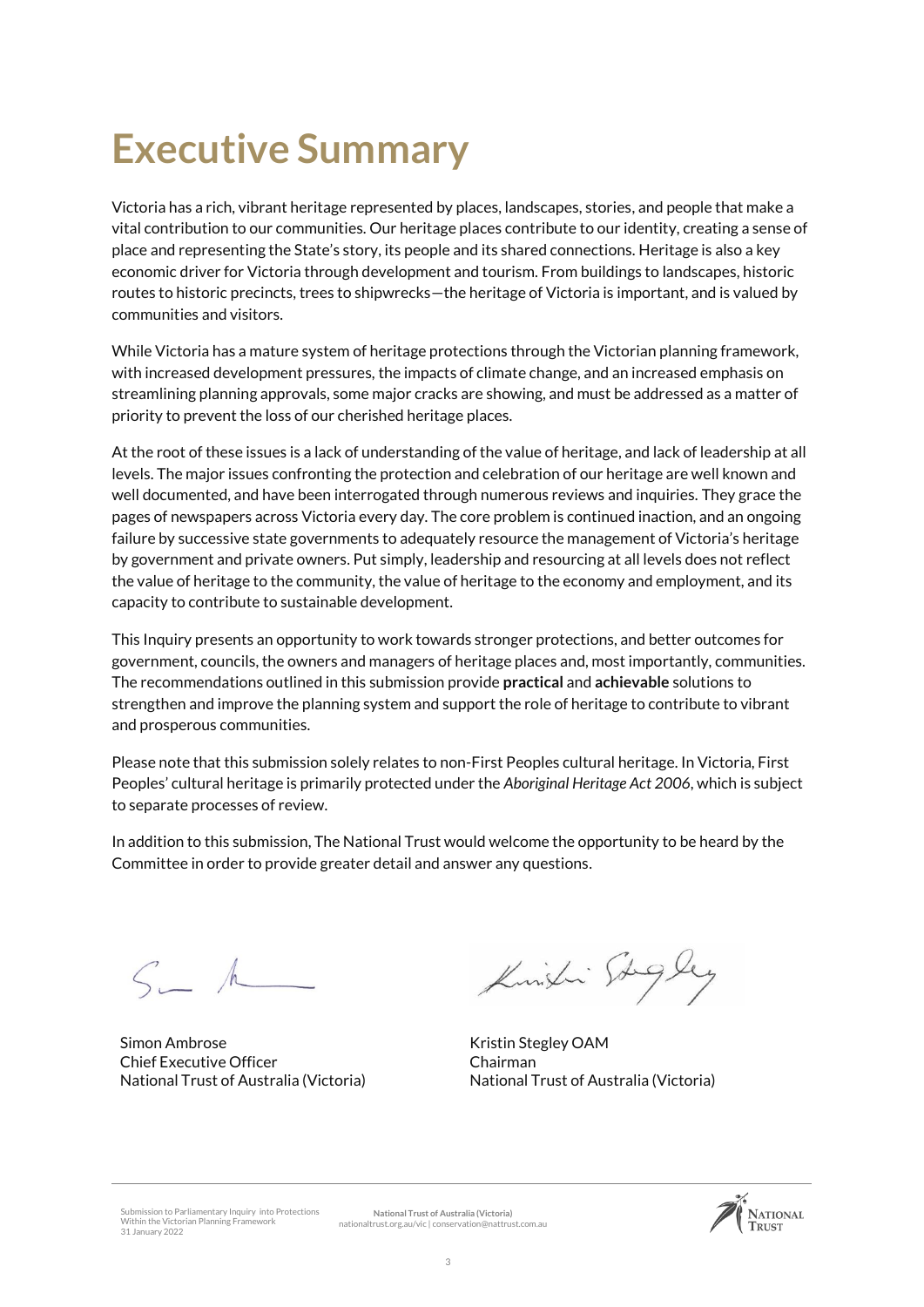# <span id="page-3-0"></span>**1.0 About Us**

## <span id="page-3-1"></span>**1.1 The National Trust of Australia (Victoria)**

The National Trust of Australia (Victoria) is a not-for-profit membership organisation formed in 1956. As Victoria's premier heritage organisation, the National Trust has an interest in ensuring that a wide range of natural, cultural, social and Indigenous heritage values of the State are protected, respected and celebrated, contributing to strong, vibrant and prosperous communities.

We are an independent, non-government and not-for-profit organisation. While independent of government, we work collaboratively with government, local councils, businesses, local communities and individuals to strengthen heritage protection, increase community involvement in heritage conservation, and provide tourism and engagement experiences for diverse audiences.

The National Trust is also Victoria's leading operator of historic properties and heritage attractions, managing over 40 historic properties across Victoria worth more than \$148 million, with 26 open to the public. Our property portfolio is diverse, including historic mansions, a remnant rainforest, a tall ship, a gaol, and a mill, just to name a few. We are the Committee of Management for nine properties owned by the State Government of Victoria, including Old Melbourne Gaol and Tasma Terrace. We also care for and conserve natural areas, gardens and more than 35,000 collection items.

# <span id="page-3-2"></span>**1.2 Our Reach and Impact**

With over 30,000 members and supporters across Victoria, our 2,000 volunteers provided 104,800 hours of service to assist us in welcoming over 149,000 visitors to our properties (in 2018–2019, pre-COVID 19).

In the 2020-2021 financial year, the National Trust:

- made over 44 submissions advocating to safeguard and protect the built, natural and cultural heritage of Victoria;
- was supported by 12 regional Branches:
- generated community support with more than \$1.45m of donations through trusts, bequests, foundations and individual giving; and
- supported 30 community-owned heritage places with tax-deductible heritage appeals, facilitating \$1.8m in tax deductible donations for the conservation and restoration of these important heritage places.

## <span id="page-3-3"></span>**1.3 National Trust and Australia ICOMOS Survey**

To inform our submission to this enquiry, the National Trust partnered with Australia ICOMOS on a survey seeking views on heritage protections in Victoria from heritage professionals and the community. The survey was open from 12 to 23 January 2022, and received 250 responses, indicating a high level of interest.

**National Trust of Australia (Victoria)** nationaltrust.org.au/vic | conservation@nattrust.com.au

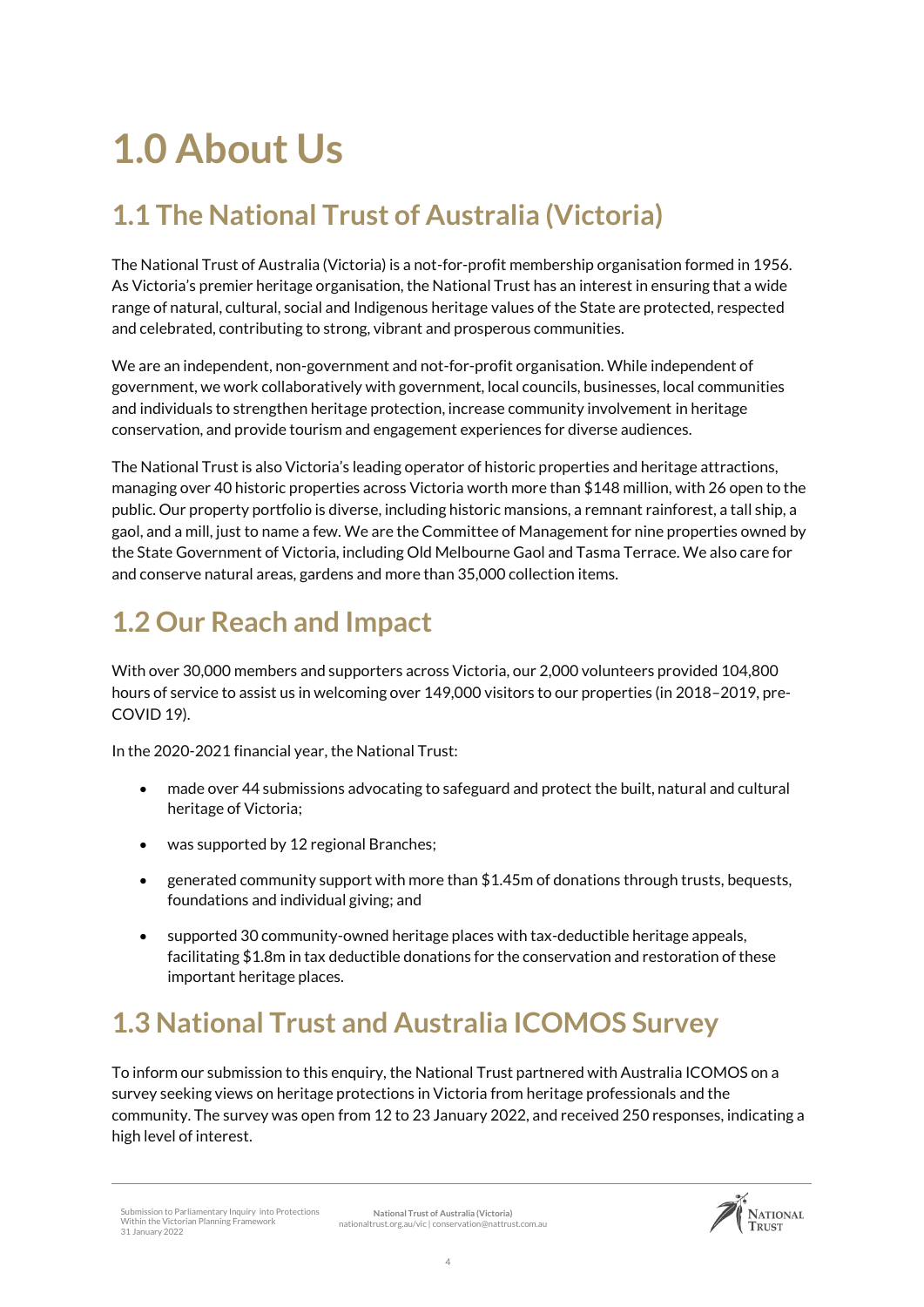Of the respondents, 122 identified as National Trust members, 29 identified as heritage professionals, 29 identified as allied professionals (eg architects, planners and engineers), with the majority of additional respondents representing community groups and individuals with an interest in heritage.

Participants were asked to respond to a series of questions on the effectiveness of heritage protections in Victoria, effectiveness in decision-making about heritage, resourcing, and incentives and penalties.

This submission broadly captures many of the key themes and sentiments expressed by participants in the survey, as well as key examples raised by participants.

# <span id="page-4-0"></span>**2.0 The State of Heritage Protection in Victoria**

# <span id="page-4-1"></span>**2.1 Heritage Listings in Victoria**

Under the *Planning and Environment Act 1987 and the Heritage Act 2017*, Victoria has a relatively mature system of heritage protections which, in theory, allows for the appropriate identification, protection, and management of heritage places within the context of strategic and statutory planning.

While the state has a strong, multi-tiered system of protections, there is clear room for improvement. In practice, there is a lack of consistency in the application of laws to protect our heritage, and neither state and local government are adequately resourced to meet the objectives of the legislation, or the expectations of communities.

There are numerous heritage lists, all of which have the ultimate goal of preserving the heritage of Victoria.

- 10,000 buildings, landscapes, trees, and gardens on the National Trust Register (non-statutory)
- 2,370 items on the Victorian Heritage Register
- 186,000 properties protected by local Heritage Overlays
- 28 places on the National Heritage List
- 39 places on the Commonwealth Heritage List
- 2 places on the World Heritage List

## <span id="page-4-2"></span>**2.2 Role of the Federal Government**

The Federal Government plays an important role in the protection of heritage through the administration of the *Environment Protection and Biodiversity Act, 1999.* The EPBC Act provides for the National Heritage List, which includes natural, Indigenous and historic places that are of outstanding heritage value to the nation. The Act also establishes the Commonwealth Heritage List, which includes places on Commonwealth lands and waters, and provides a framework for the management of places on the World Heritage List.

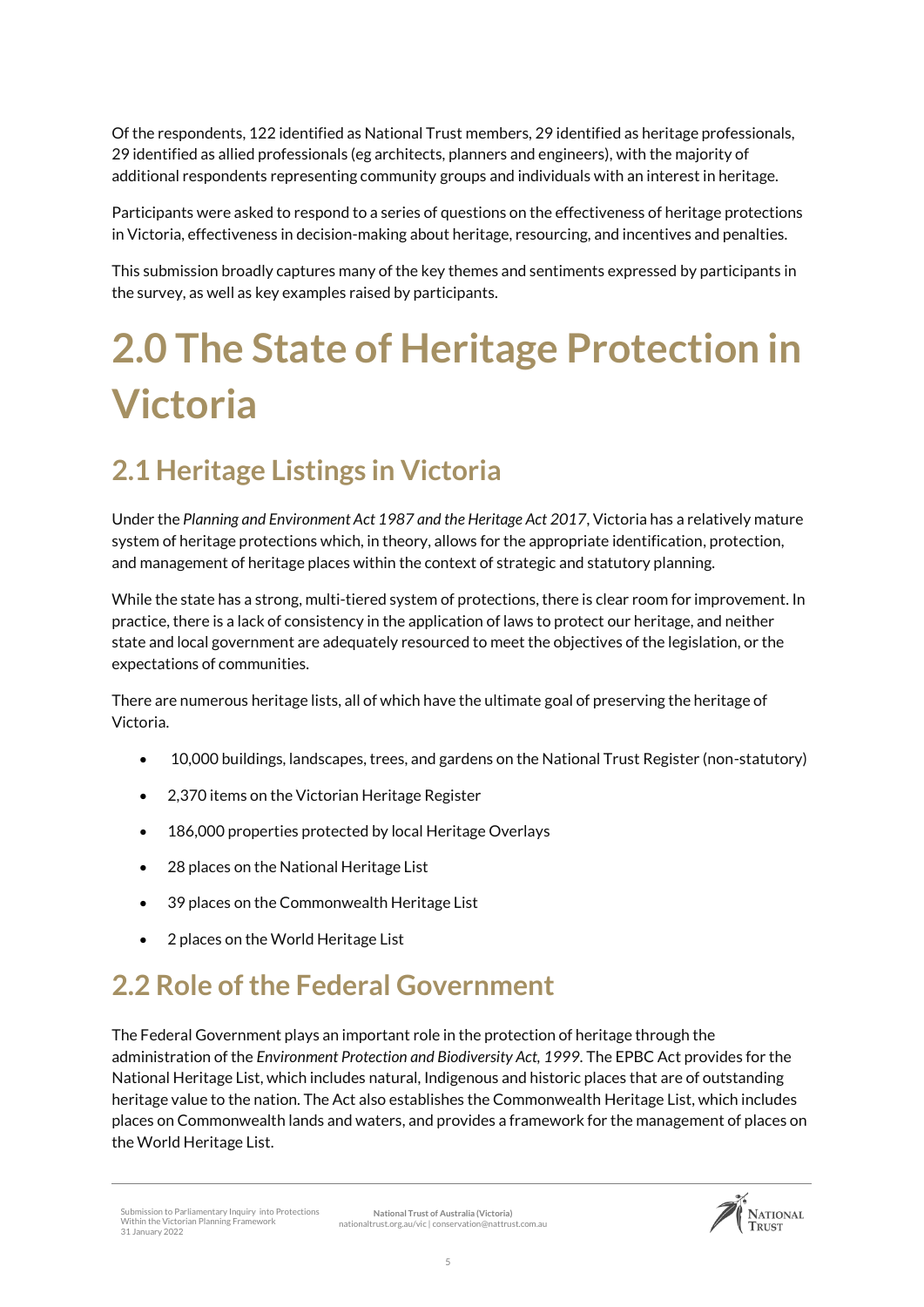In regard to world and national heritage listed sites, assessments and approvals are largely administered in Victoria by the state government, under a bilateral agreement. While this can streamline approvals, the process and the way it operates is not clear, and creates uncertainty for the community about who is responsible for the protection and management of our most significant heritage places.

The challenges with this system have been demonstrated in recent planning processes relating to developments within the Royal Exhibition Building & Carlton Garden World Heritage Site buffer zone, where it has largely fallen to local Councils and objectors such as the National Trust and community groups to fight inappropriate developments, in the absence of strong leadership from the Commonwealth, and due to inadequate State Government resources to support the involvement of Heritage Victoria in lengthy VCAT appeals. These issues are being examined as part of the current World Heritage Management Plan Review for the site, and we encourage the Inquiry to follow this process and its recommendations closely.

The Commonwealth also has an important role to play in leadership on the protection and celebration of heritage, however the Australian Heritage Council notably suffers from under-resourcing which reduces their ability to process and assess nominations, or be public champions for heritage. Equally, statutory limitations on the AHC's power reduces their ability to effectively influence government and develop policy.

The Victorian State Government should advocate for increased resourcing for heritage at the Commonwealth level to ensure that the Australian Heritage Strategy can be properly implemented and appropriately reviewed; to ensure that more National Heritage List nominations can be assessed and to ensure that the Department can undertake adequate strategic reviews of legislation, policy and practice; and to strengthen the statutory role of the Australian Heritage Council so that it can become a true champion for heritage places. The Victorian government should also seek increased financial support for the management of heritage places on the World and National heritage list.

#### **Recommendation:**

 **ADVOCATE for increased funding for the protection and celebration of heritage at a Federal level, and increased Federal support for the states for the protection and celebration of World and National heritage places.** 

## <span id="page-5-0"></span>**2.3 Role of State Government**

### **2.3.1 State Government guidance on local heritage protections**

Heritage Victoria plays a vital role in the identification and management of the state's most significant heritage places. However, while Heritage Victoria is the primary state government body relating to heritage, their remit is currently constrained by the limitations of the *Heritage Act 2017*, which relates solely to places and objects of state significance.

The Heritage Council's *State of Heritage Review: Local Heritage*, 2020, provides a detailed audit of Heritage Overlay protections, and recommends tangible and practical opportunities for enhancing and improving the way State and local governments work together to recognise, protect and manage local cultural heritage, and anticipate and prepare for future challenges.

The major strategic initiative recommended in the report is revitalisation of the State's role in providing leadership in the protection and management of local heritage. The National Trust strongly supports the

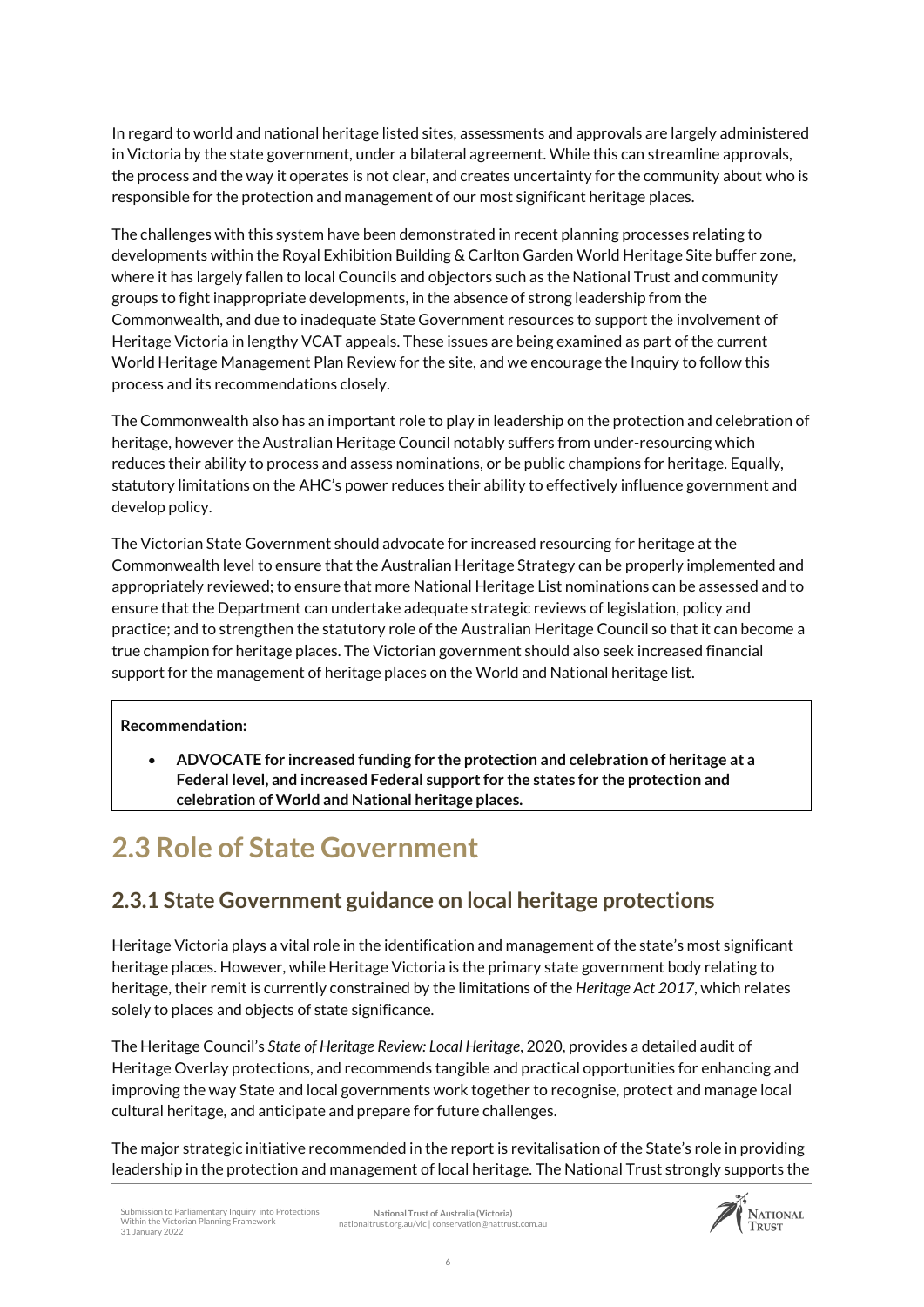recommendations outlined in the report, and their implementation must be prioritised as a matter of urgency, and funded appropriately.

There is a lack of clear leadership within the State Government with respect to heritage matters which fall outside the Heritage Act, such as state and local heritage policies, and it is unclear whether there are dedicated planning officers within DELWP with heritage experience and qualifications.

As such, opportunities are being missed to ensure that heritage considerations are an integral part of broader discussions about state planning policy, and that state government policy on issues like housing, building construction, and sustainability do not conflict with heritage objectives. There is also a need to provide clear and consistent guidance to inform local heritage studies and the preparation of planning scheme amendments.

An issue which consistently arises in the preparation and implementation of planning scheme amendments is the lack of guidance around thresholds for applying the criteria for significance set out in Planning Practice Note 1: Applying the Heritage Overlay. In the absence of threshold guidelines at a local level, council officers and property owners frequently rely on the Heritage Council's Victorian Heritage Register (VHR) Criteria and Threshold Guidelines, which do not provide adequate guidance for the assessment of places of local significance.

This issue has previously been considered in Planning Panel recommendations, such as Amendment C262morn Part 2 (April 2020) which found that the VHR guidelines can assist in the assessment of significance, but should be used with caution, and not form the basis of assessment. To address this issue, the Heritage Council's State of Heritage review recommended the development of local threshold guidelines, similar to those for State heritage.<sup>1</sup>

Clearer guidance should also be provided on other issues that are frequently raised during the preparation and implementation of planning scheme amendments, many of which are documented in the report *Heritage Issues: Summaries from Panel Reports*, March 2018. <sup>2</sup> For example, Councils should be provided with guidance on how to consider the social and economic effects of a planning scheme amendment in relation to heritage. Panels have consistently held that the individual economic impact on property owners is not relevant to a consideration of whether the Heritage Overlay should be applied, and is a matter for consideration at planning permit stage, yet this issue is frequently contested by property owners.

While a large volume of previous panel decisions provide guidance and precedent on issues including social and economic effects and integrity vs intactness, in reality, the lack of published guidance creates uncertainty for communities and property owners about the process, and contributes to lengthy and costly contested planning panel hearings which require significant resources to be invested by property owners, councils, and communities.

The National Trust advocates for a dedicated heritage planning unit to be established within DELWP, to provide expertise on heritage matters which fall outside Heritage Victoria's remit, including input into State government policy, clear and consistent advice on the preparation and implementation of local

.

**National Trust of Australia (Victoria)** nationaltrust.org.au/vic | conservation@nattrust.com.au



<sup>1</sup> "Pillar 2: Clear and Consistent Guidance Material", *[State of Heritage Review: Local Heritage](https://heritagecouncil.vic.gov.au/wp-content/uploads/2020/12/HCV-StateofHeritageReview-LocalHeritageReport2020.pdf)*, Heritage Council of Victoria, p47.

<sup>2</sup> [https://www.planning.vic.gov.au/\\_\\_data/assets/pdf\\_file/0018/124137/Heritage-issues-summary-of-Panel-](https://www.planning.vic.gov.au/__data/assets/pdf_file/0018/124137/Heritage-issues-summary-of-Panel-Reports-2018.pdf)[Reports-2018.pdf](https://www.planning.vic.gov.au/__data/assets/pdf_file/0018/124137/Heritage-issues-summary-of-Panel-Reports-2018.pdf)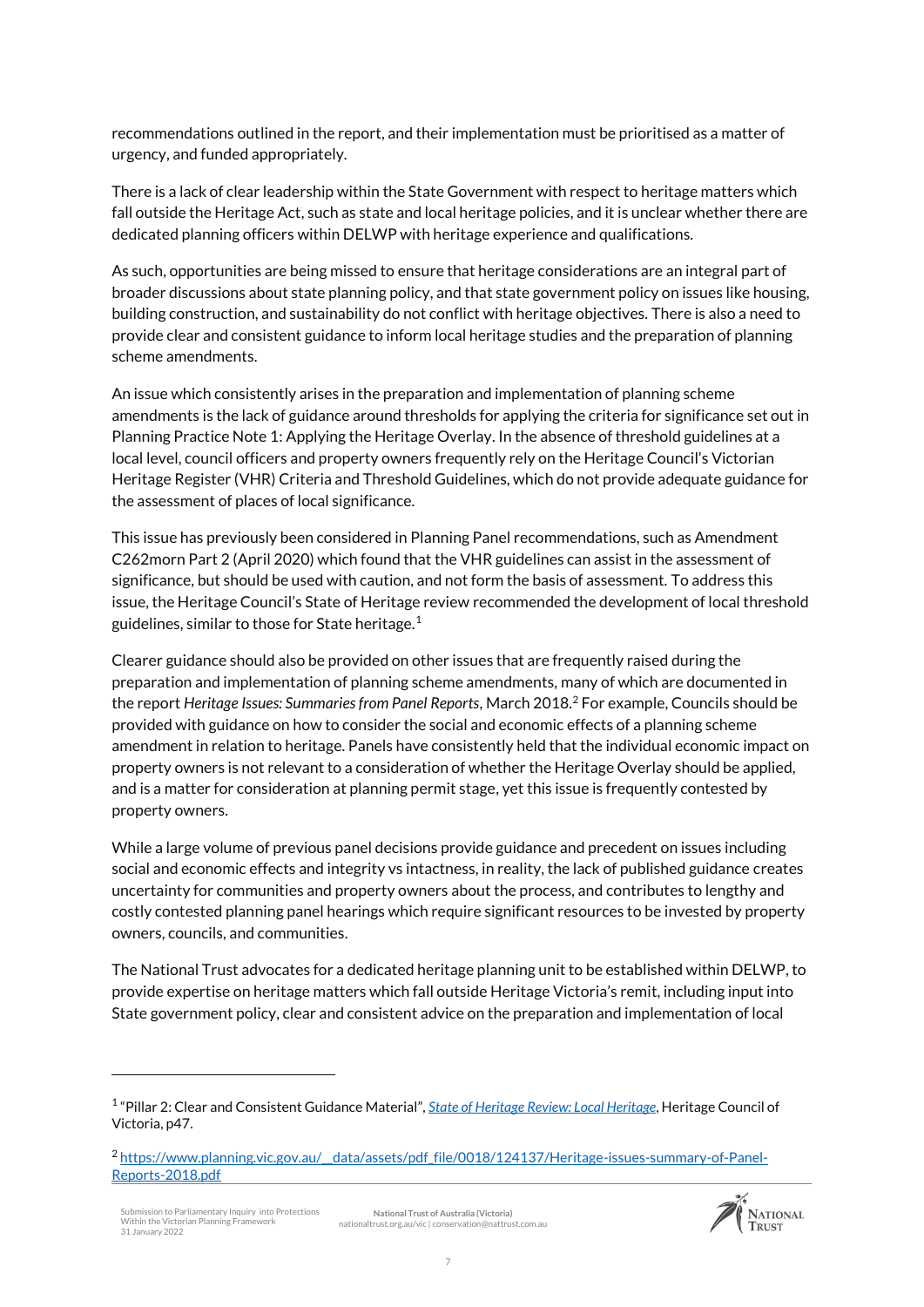heritage studies, support for the management of government-owned heritage places (see Section 2.3.2), and advice on issues such as illegal demolition and "demolition by neglect" (see Section 2.5).

#### **Recommendations:**

- **RESOURCE and IMPLEMENT the recommendations in the Heritage Council's State of Heritage Review: Local Heritage, 2020.**
- **ESTABLISH a heritage planning unit within DELWP.**
- **Undertake a thorough REVISION of Planning Practice Note 1: Applying the Heritage Overlay, in consultation with the National Trust, Planning Panels Victoria, and other relevant stakeholders.**

### **2.3.2 Management of Government-owned heritage places**

The Victorian Government Asset Management Principles state that "State agencies should lead by example by adopting appropriate heritage management strategies, processes and practices. The Victorian Government should set the standard for the community in the management of heritage assets." <sup>3</sup>

Sadly, however, there are many heritage places on public land which are among the most neglected and poorly managed in the state. Recent high-profile examples include Newport Railway Workshops, Flinders Pier, Central Pier, and Mt Buffalo Chalet.

Issues regarding the management of historic places on public land were comprehensively explored as part of the 2016 VEAC Investigation into Historic Places requested by the State Government. Yet the majority of the recommendations arising from the investigation have not been implemented. The implementation of these recommendations must be prioritised.

One of the key issues is the lack of clear standards of management and coordination across government. The agency with expertise for the management of heritage places on public land, the Historic Places Section, was progressively dismantled in the 2000s. While Heritage Victoria and the Heritage Council have developed guidelines for the management of government heritage assets, such as Asset Management Principles, and a guide to undertaking a heritage audit, it's not clear that these guidelines are being regularly updated and actively promoted.

Measurable standards for maintenance and conservation works also need to be developed, and government departments and agencies held to account for the responsible custodianship of heritage assets, through the introduction of performance requirements. Government agencies must also be required to meaningfully consult with communities regarding the management of heritage places.

#### **Case Study: Dartmoor Police Residence**

.

In June 2019, an 1892 police residence in the community of Dartmoor in south-western Victoria was moved to a location more than 100km away without a permit by a Victoria Police-engaged contractor.



<sup>&</sup>lt;sup>3</sup>, "<u>[Victorian Government Cultural Heritage Asset Management Principles](https://www.heritage.vic.gov.au/__data/assets/pdf_file/0031/512959/Victorian-Government-Cultural-Heritage-Asset-Management-Principles.pdf)</u>", Heritage Victoria and the Heritage Council of Victoria, 2009.

iubmission to Parliamentary Inquiry into Protections Within the Victorian Planning Framework 31 January 2022 **National Trust of Australia (Victoria)** nationaltrust.org.au/vic | conservation@nattrust.com.au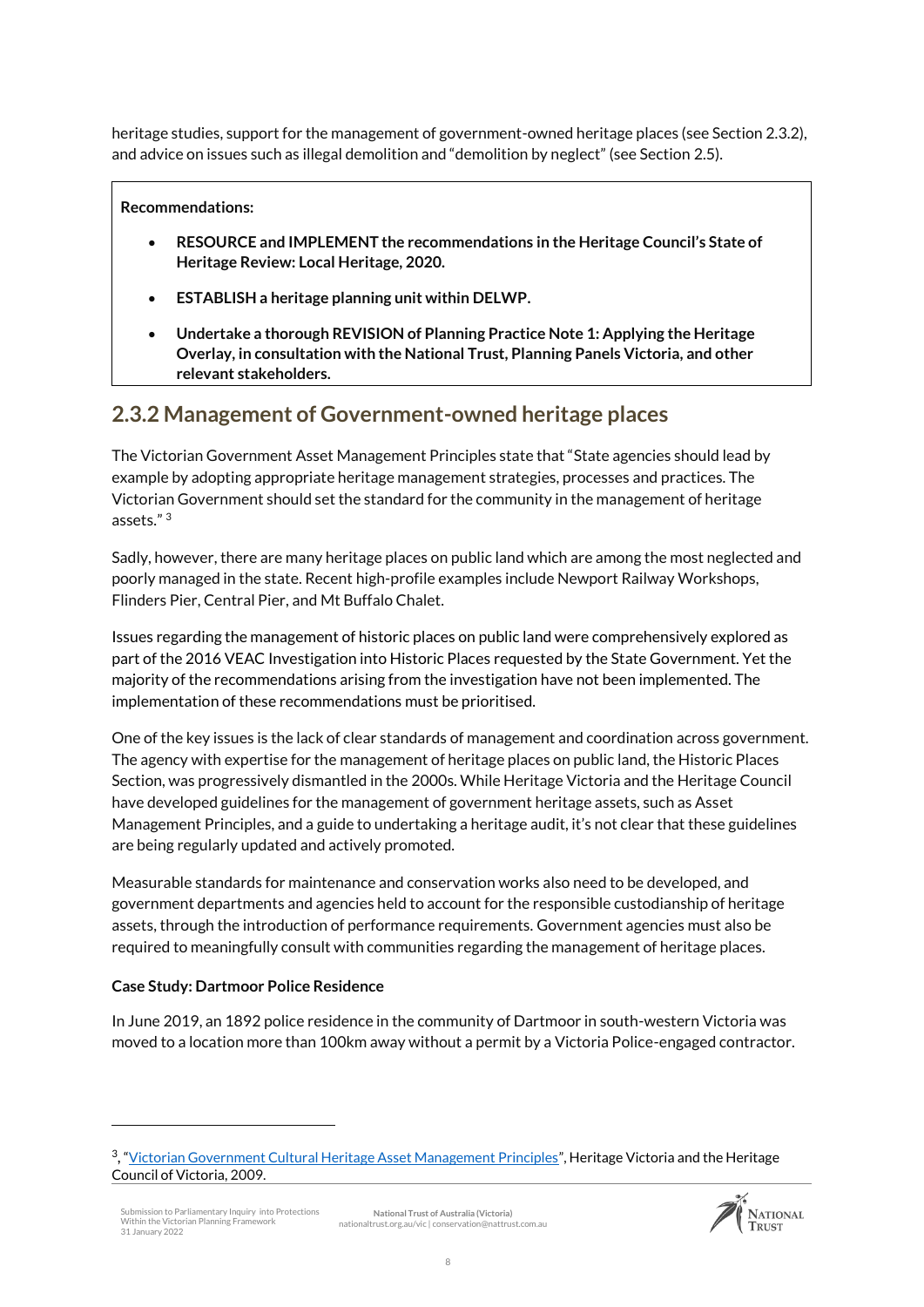The police residence had been added to the Glenelg Shire Council Heritage Overlay in 2013, following a campaign by local residents and the National Trust to save it from demolition.

Victoria Police submitted a retrospective permit application for the removal of the building, which stated that they were unaware that there was a Heritage Overlay over the property. This is despite the fact that a cursory online property search would have revealed the heritage status of the site. The application also cited the building's poor condition as the reason for the relocation, suggesting that the building had not been adequately maintained, in accordance with state government asset management principles.

Following this incident, the Hon. Lisa Neville advised the National Trust that Victoria Police would take steps to undertake an audit and implement a management plan for Victoria Police-owned heritage places, however it is unclear whether this has occurred. The result was the total loss of this valued heritage building from its context, and we are not aware of any penalties or enforcement action arising as a consequence of these actions.

#### **Recommendations:**

- **RESOURCE and IMPLEMENT the recommendations of the VEAC Investigation into Historic Places outlined in the Historic Places Investigation Final Report, 2016**
- **PROVIDE practical support to government agencies for the appropriate management of heritage assets.**
- **IMPLEMENT performance standards to hold government agencies to account for the management of heritage assets.**

### **2.3.3 Exemptions to notice and review**

Since the introduction of the *Planning and Environment Act* in 1987, the number of exemptions to notice and review requirements under the Heritage Overlay has continued to increase, and these provisions are not being evaluated for either their effectiveness, or whether they are resulting in adverse heritage or planning outcomes.

Exemptions introduced for specific reasons, such as responding to the Global Financial Crisis and bushfire events, are not being reviewed and repealed where appropriate, despite the reason for their introduction having passed.

Examples include:

- Governor in Council exemptions for the Ministers for Planning Health, and Conservation Forest and Land from the provisions of the *Planning and Environment Act 1987*, gazetted in 1988
- Amendment VC194: Fast track of state and local infrastructure projects
- *Major Transport Projects Facilitation Act, 2009*
- Other specific planning scheme amendments for major events and projects such as level crossing removals

The economic impacts of COVID-19 have also resulted in an increasing number of Ministerial amendments and call-ins, as well as the establishment of fast-track planning processes. This has resulted

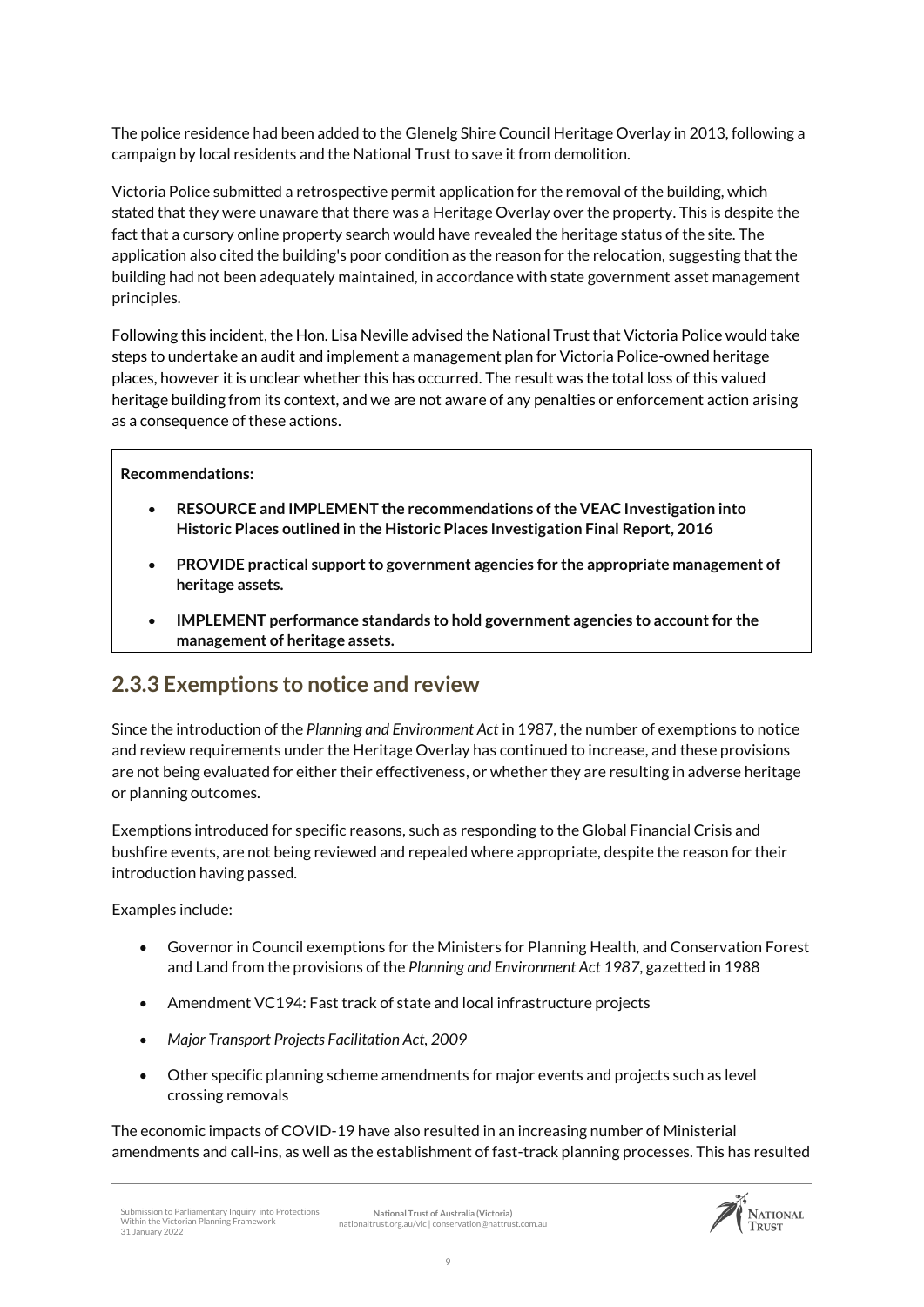in a significant increase in the number of developments which are proceeding without public notice or meaningful input from the community.

One such example is the current redevelopment of Caulfield Racecourse, which has commenced following the gazettal of a Ministerial Amendment for a Specific Controls Overlay on Christmas Eve (c229glen). Residents have been distressed to see th[e destruction of historic trees and buildings on the](https://www.theage.com.au/national/victoria/heritage-trees-destroyed-in-caulfield-racecourse-redevelopment-20220120-p59pqv.html)  [site,](https://www.theage.com.au/national/victoria/heritage-trees-destroyed-in-caulfield-racecourse-redevelopment-20220120-p59pqv.html) and detailed plans for the redevelopment have not been made public. Following the commencement of demolition works, a community group submitted an application for an Interim Protection Order under the *Heritage Act 2017*, which has been granted by the Heritage Council. This will no doubt be a significant disruption to the planned works, and could have been managed appropriately if a consultative planning process had been undertaken.

Another concerning example is the Ministerial call-in under the *Heritage Act 2017* of a permit application for th[e development of a second office tower at No. 1 Spring Street](https://www.theage.com.au/national/victoria/minister-s-extraordinary-move-on-heritage-listed-melbourne-landmark-20211214-p59hck.html) (Shell House) prior to a hearing by the independent Heritage Council of Victoria. This application is yet to be determined by the Minister.

*A review of Ministerial calls-ins is warranted and how their decision making relates to the advice provided by the Heritage Council and others. Some call-ins appear to be foreshadowing a predetermined decision such as the call-in of the 1 Spring Street heritage permit refusal appeal, which appears to be circumventing the established and open appeal process.*—Anonymous, National Trust and Australia ICOMOS Survey

#### **Case study: Governor in Council exemptions for government departments**

In 1988, a direction was gazetted exempting the Ministers for Education and Health from the provisions of the *Planning and Environment Act 1987*. As such, the departments of Education and Health are not required to seek planning permission for the demolition or alteration of places which are protected under a Heritage Overlay.

The State Government's guide to using the Victoria Planning System states that:

*Where they have been exempted from any legal need to comply with planning scheme requirements, as a matter of practice the ministers concerned should consult from an early stage with relevant planning authorities on proposed works. This consultation fosters cooperative involvement of local government in state planning and development matters. Consultation needs to be effective and therefore should be more than the mere circulation of proposals.<sup>4</sup>*

In practice, this does not always occur. Regardless, the lack of a requirement for public notice under the Act is unjustified. This outdated provision should be revoked, and the departments of Education and Health subject to the provisions of the *Planning & Environment Act 1987*, which provides a framework for the balancing of multiple planning objectives, including heritage.

The National Trust is aware of numerous examples of places protected under heritage overlays which have been demolished without a process of public notice, including four properties on Geelong Road demolished for the Footscray Hospital redevelopment in 2020. Most recently, buildings at the former Sunshine Technical School which have Heritage Overlays in the Brimbank Planning Scheme were earmarked for demolition by the Victorian School Building Authority, a process which has only paused due to a community outcry.

.



<sup>&</sup>lt;sup>4</sup> [Using Victoria's Planning System](https://www.planning.vic.gov.au/__data/assets/pdf_file/0017/95012/Using-Victorias-Planning-System-2015.pdf), State Government of Victoria, 2015, p5.

Submission to Parliamentary Inquiry into Protections Within the Victorian Planning Framework 31 January 2022 **National Trust of Australia (Victoria)** nationaltrust.org.au/vic | conservation@nattrust.com.au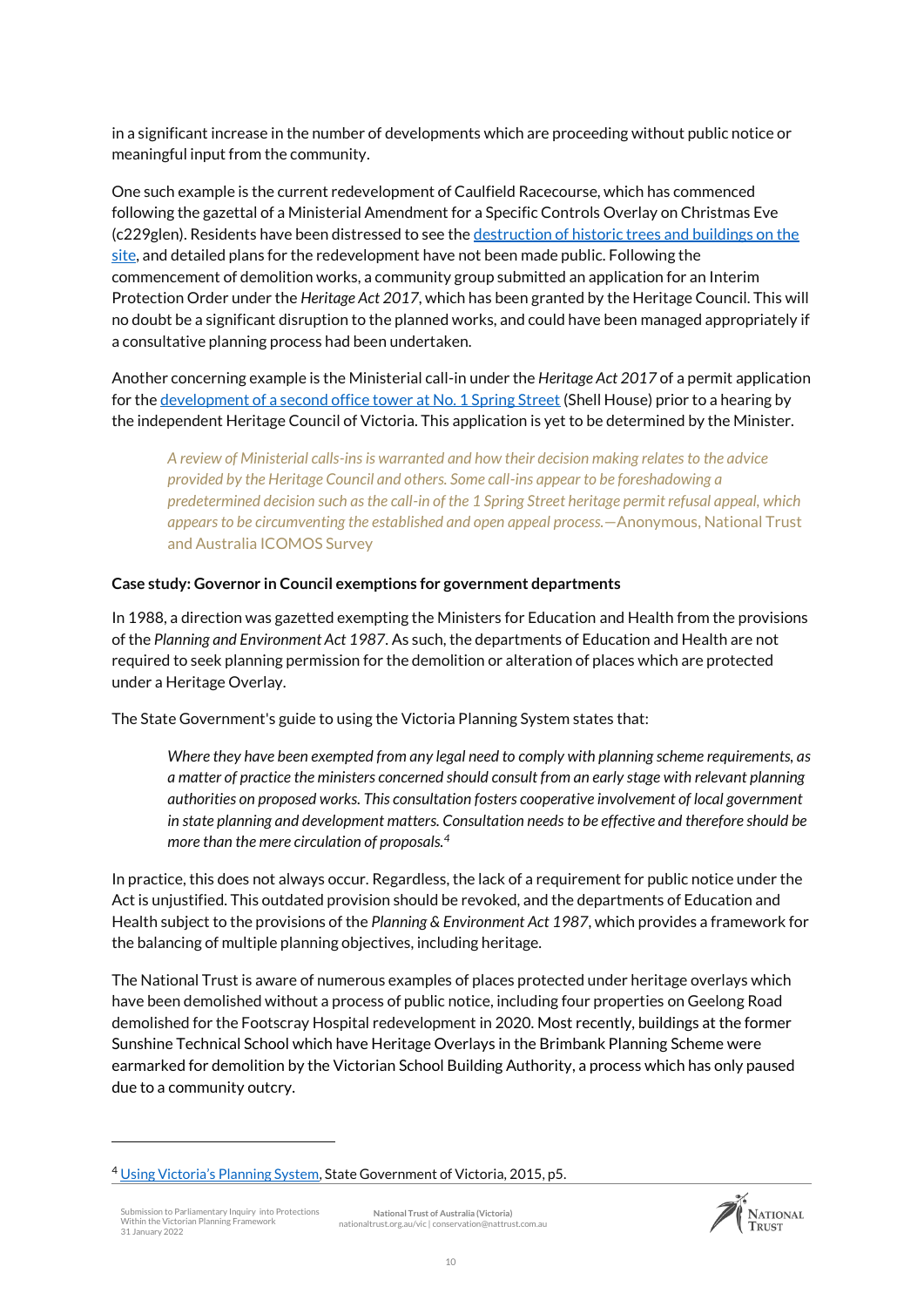**Recommendations:** 

- **Immediately REPEAL the Governor in Council direction exempting the Ministers for Education and Health from the provisions of the** *Planning and Environment Act 1987.*
- **Appoint an independent panel to undertake an AUDIT of all exemptions to notice and review under the** *Planning & Environment Act 1987* **to assess their efficacy, with a view to reinstating notice and review for all permit applications affecting heritage places.**

# <span id="page-10-0"></span>**2.4 Gaps in Heritage Protections**

### **2.4.1 Local protections**

Under the *Planning and Environment Act, 1987*, Councils are required to "ensure the conservation of places of heritage significance" (Clause 15.03). The Heritage Council's State of Heritage Review: Local Heritage included a stocktake of local heritage protections across the state, which revealed that not every Council has undertaken and implemented a heritage study, and that there are both geographical and typological gaps in heritage protections across the state.

Many of these gaps have emerged since the discontinuation of state funding to support protection of local heritage.<sup>5</sup> While modest, these funding streams provided practical support to Councils, as well as a mechanism for the state government to hold Councils to account. A fund of approximately \$300k was made available each year to Councils to support the preparation of heritage studies, with the expectation that they would be translated into planning scheme protection. Another \$300k was made available in matching funds to support the employment of Heritage Advisors. There was also state government oversight of the engagement of Heritage Advisors, which provided consistency and accountability, as well as practical support to Councils.

In some cases, there is also gap between the preparation of heritage studies by Councils, and their implementation through Planning Scheme Amendments, which can result in the delayed application of planning controls, and the loss of significant heritage places. This has been demonstrated in the ongoing battle to achieve heritage protections for significant interwar and postwar places in the City of Bayside (see case study below), where Councillors have abandoned the implementation of heritage studies without regard to proper and responsible planning principles, having been influenced by arguments which do not have a sound basis in planning policy. We accept that due process must be followed and that Councils cannot be deprived of their final exercise of discretion but, in our view, it ought only be exercised on a sound basis with a sustainable justification for their decisions.

An efficient solution to this issue would be for the Minister for Planning to routinely apply Interim Heritage Overlays in circumstances where heritage consultants have carried out extensive heritage studies and determined, by exercising their professional, objective and expert opinion, properties are deserving of protection. This would enable the Planning Scheme Amendment process to proceed while ensuring that significant places are protected. While the Minister currently has the power to apply interim heritage controls, applications for interim protection are not always granted, and can be subject to lengthy delays which leave places at risk.

.



<sup>5</sup> *State of Heritage Review: Local Heritage*, Heritage Council of Victoria, 2020, p8.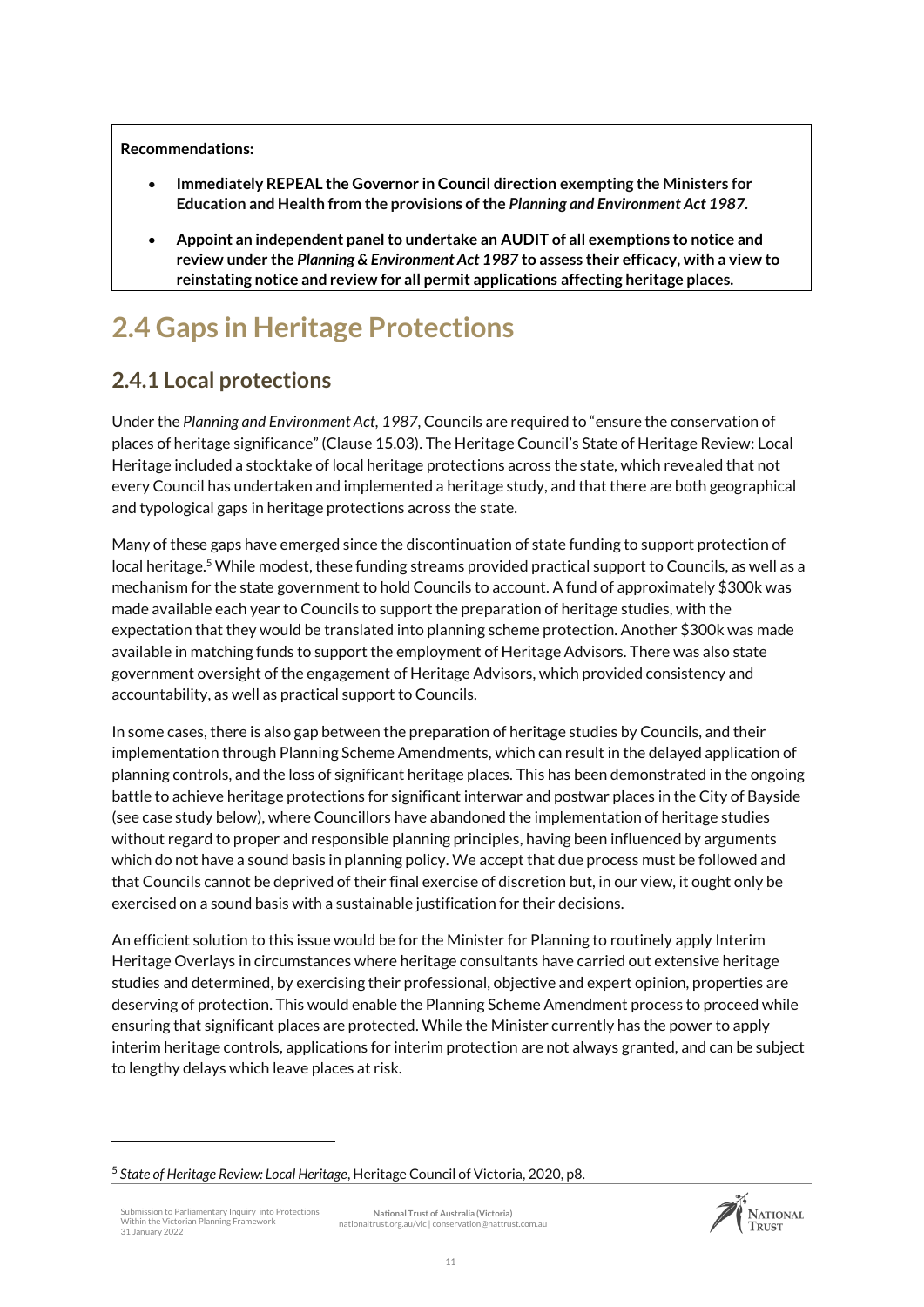Another gap in current heritage protections which was raised by the National Trust during the 2015 Heritage Act Review is the inability for Heritage Council to make a direct recommendation to the Minister for Planning for the application of interim controls to places which have been nominated to the Victorian Heritage Register and are found to be of local significance. If, following an assessment by Heritage Victoria (and a possible hearing) the Heritage Council determines that a place is not of state level significance, but should be referred to local government for consideration for an overlay, in many instances the referral is not taken up by local government, leading to the loss of significant heritage places.

There is also no state-wide process for nominating places of local significance to be considered for heritage protection. While in principle the National Trust supports the protection of local heritage through the preparation of strategic heritage reviews, rather than an ad-hoc or reactive approach, the reality is that in many municipalities there are gaps in heritage protection, and these gaps often do not come to light until there is a development threat, prompting a reactive response from the community. While the *Planning and Environment Act 1987* places an onus on local government to initiate heritage protection for significant places, if a council fails to act, there is no recourse for community members to challenge this.

We believe this has led to an increase in nominations of places to the Victorian Heritage Register which ultimately are not found to be of state significance, but which take up a significant amount of Heritage Victoria's resources that could be better spent on proactively enriching the Register or providing support to local councils.

#### **Case Study: Heritage protection in the City of Bayside**

The Bayside area, in particular Black Rock and Beaumaris, has one of the most significant concentrations of modernist homes in the state, with houses designed by leading architects of the period including Robin Boyd, David Godsell, Peter McIntyre, Chancellor & Patrick, Anatol Kagan, and Yuncken Freeman.

In recent years, community advocacy group Beaumaris Modern, championed by high profile patron [Tim](https://timross.com.au/)  [Ross,](https://timross.com.au/) has showcased the rich mid-century modern heritage of the area through its Beaumaris OPEN program, and through its publication *[Beaumaris Modern: Modernist Homes in Beaumaris.](https://beaumarismodern.com.au/book-2/)* The architecture of the period is experiencing a resurgence of interest worldwide, with events lik[e Canberra Modern](https://canberramodern.com/) and [Modernism Week](https://www.modernismweek.com/) in Palm Springs, showing that modernism is a huge drawcard for tourism, and an inspiration for contemporary design.

Despite the significance of the area's heritage, heritage protection has been a vexed and highly politicised issue in the City of Bayside for many years, due to opposition by some homeowners. Numerous reports undertaken by independent consultants have documented places of heritage significance in the City of Bayside which remain unprotected. The National Trust is aware of more than 100 individually significant places and two precincts that have previously been assessed and are currently at risk, and numerous significant places have been demolished. For example, in 2020 Breedon House at 34 Ware Street Brighton was nominated to the Victorian Heritage Register, but demolished before it could be assessed by Heritage Victoria. Other examples of the demolition of significant places include Charles Bricknell'[s 17 Nautilus Street](https://www.realestate.com.au/news/beaumaris-midcentury-marvel-facing-demolition-after-council-vote/) in Beaumaris, an[d 27 Mariemont Avenue](https://beaumarismodern.com.au/another-significant-beauy-home-destined-for-demolition/) in Beaumaris by Chancellor & Patrick.

Following an intervention by the Minister for Planning in 2020, Council has begun the process of resuming its previously abandoned heritage studies, however progress is slow. This situation highlights the clear need for state leadership and direction on local heritage protection, as well as systems to both support Councils, and hold them to account if they fail to act.

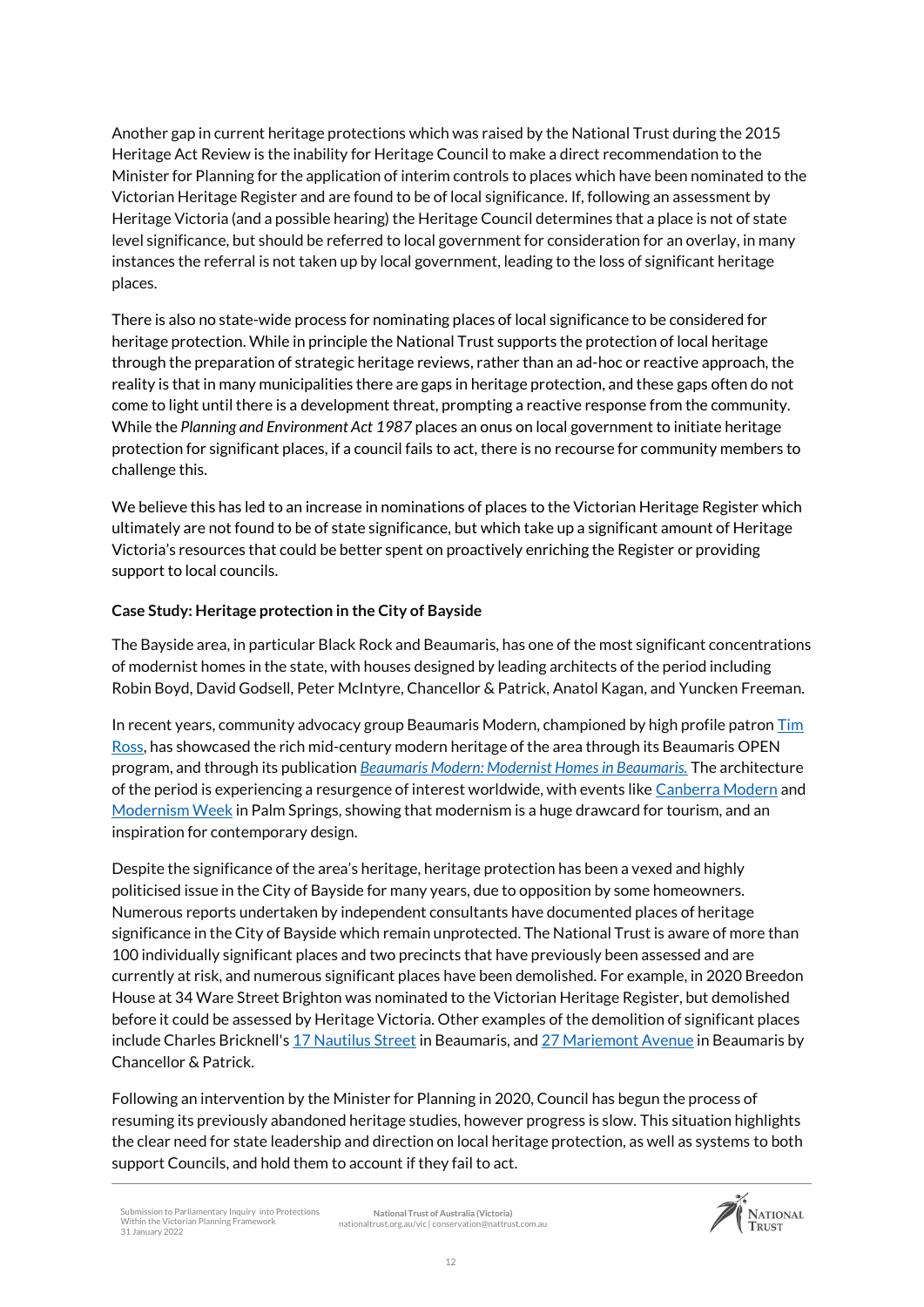*There is no repercussion for the demolition of a significant home. The Chancellor & Patrick home in Mariemont Avenue Beaumaris is one of the saddest examples that comes to mind—demolished with all its fixtures and fittings in 2018. The empty site sits vacant with weeds as tall as me. Nothing built in its place. Why were the owners allowed to get away with it? Because there was no protection on the house and they can do whatever the heck they like according to council.—*Annie Price, Vice President, Beaumaris Modern, National Trust and Australia ICOMOS Survey

#### **Recommendations:**

- **RESOURCE and IMPLEMENT the recommendations in the Heritage Council's State of Heritage Review: Local Heritage, 2020.**
- **REINSTATE state government funding for local heritage studies and heritage advisors, to be coordinated by a dedicated heritage unit within DELWP.**
- **REQUIRE the Minister for Planning to apply Interim Heritage Overlays to places identified in independent heritage studies.**
- **Hold Councils ACCOUNTABLE for the protection of heritage places as required under the**  *Planning & Environment Act 1987* **to ensure significant places are protected and provide certainty to communities and property owners.**

### **2.4.2 Gaps between local and state government protections**

Under current arrangements, property owners who wish to develop places of state significance are required to apply for permits under both the *Heritage Act 2017*, and the *Planning & Environment Act 1987.* This is both inefficient, and can result in issues that "fall through the cracks".

In assessing a permit application, Heritage Victoria is limited to considering the extent to which the application, if approved, would affect the cultural heritage significance of the registered place or object, and is not able to take local heritage issues into account. Similarly, Under Clause 43.01-2, places on the Victorian Heritage Register are subject to the requirements of the Heritage Act and not the planning provisions of the Heritage Overlay.

This means that heritage issues which fall outside the scope of the Registration under the Heritage Act, such as streetscape impacts and local heritage values, are not considered alongside the heritage permit in a holistic way.

There is also no guidance around the staging of heritage permits and planning permits, meaning that applicants are able to apply for planning permits prior to obtaining heritage permits, and vice versa, which means in practice that different authorities can be wedged against each other. The dual process can also result in successive appeals which are time consuming and costly not only for applicants, but Councils and objectors. Ideally, heritage permits under the *Heritage Act* should be obtained prior to planning permit applications being lodged.

These issues are particularly problematic in relation to the management of complex heritage sites, which are subject to a change of use or adaptive reuse, such as institutional sites and industrial sites. The inadequacy of current state and local planning provisions to lead to positive outcomes at such sites can be seen in examples like Hoffmans Brickworks, an internationally significant industrial site, where years of failures to ensure adequate maintenance and require the appropriate conservation of heritage buildings recently led to the total destruction of two of the most significant buildings on the site. We

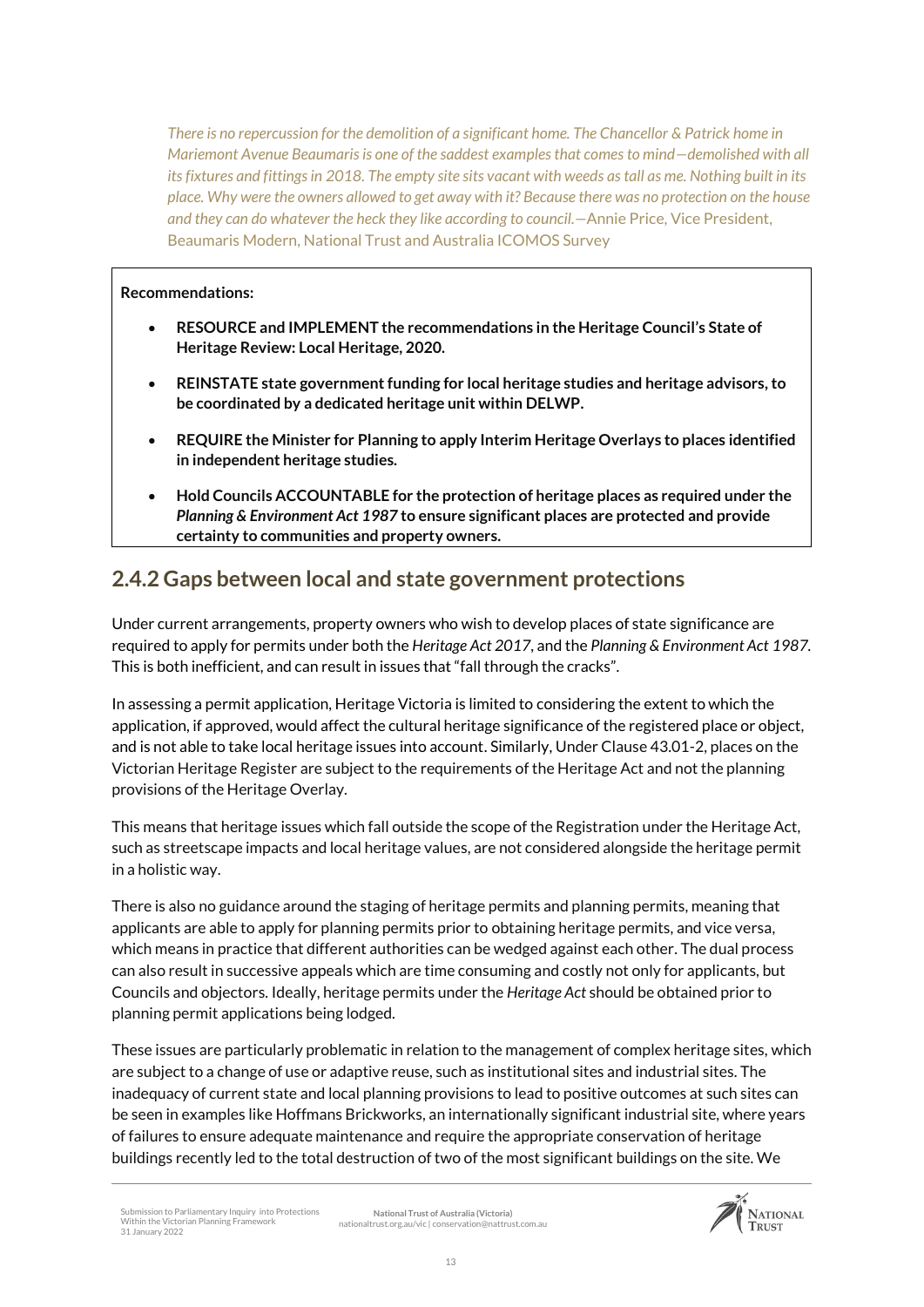commend the submission to the Inquiry by community advocacy group Save the Brickworks for an indepth discussion of this case study.

#### **Recommendation:**

 **DEVELOP clear guidance material on best practice for staging heritage and planning approvals.**

### **2.4.3 Integrating heritage into planning policy**

Heritage protection is only the first hurdle to achieving good outcomes for the protection of heritage. Encouraging good heritage management also requires the objectives of heritage conservation to be integrated into strategic and statutory planning decisions. While the Terms of Reference for this Inquiry suggest the possibility of an alternative model of "separating heritage protection from the planning administration", this is not supported by the National Trust. Rather, we believe the best outcomes for both planning and heritage can be achieved through the proper integration of heritage within the planning system in a way that recognises the value of heritage, and through adequate resourcing for the implementation of heritage protections.

The tokenistic incorporation of heritage buildings into new developments through practices such as facadism and overdevelopment have poor outcomes for both the heritage place and broader planning objectives. This is exacerbated by state government policies seeking densification in urban areas, and can occur when a local planning scheme does not have clear policies in place to ensure that heritage places are appropriately protected, while also providing for objectives such as the increased provision of housing to be achieved.

For example, while many in the community were outraged by the illegal demolition of the Carlton Inn (Corkman Irish Pub), the reality is that under the planning controls at the time of demolition, a Design and Development Overlay was in place which would have facilitated the development of a 24-metre building covering the whole of the site with a further 16 metres setback 6 metres from the frontage; a total of 40 metres. This would have resulted in a poor heritage outcome which did not retain the strong values held by the community about its significance, including its role within the streetscape, and as a place of gathering, yet would have been perfectly legal.

This issue has also been prevalent in planning for strip shopping centres, and was explored in depth as part of Yarra Planning Scheme Amendment C231, Queens Parade Built Form Review, which sought to control heights and setbacks of new developments on Queens Parade, a significant heritage streetscape. The amendment and subsequent Panel recommendations also highlighted the role of mandatory height controls and setbacks to protect the best examples of heritage streetscapes and provide certainty for property owners.

The issue of ensuring that heritage is holistically integrated into planning is relevant at all levels of the planning system, including appeals process. A common issue raised by respondents to the National Trust and Australia ICOMOS Survey was poor heritage outcomes arising from VCAT decisions, with 60% of respondents stating that VCAT appeals are either ineffective or not very effective at achieving positive heritage outcomes.

Submission to Parliamentary Inquiry into Protections Within the Victorian Planning Framework 31 January 2022 **National Trust of Australia (Victoria)** nationaltrust.org.au/vic | conservation@nattrust.com.au

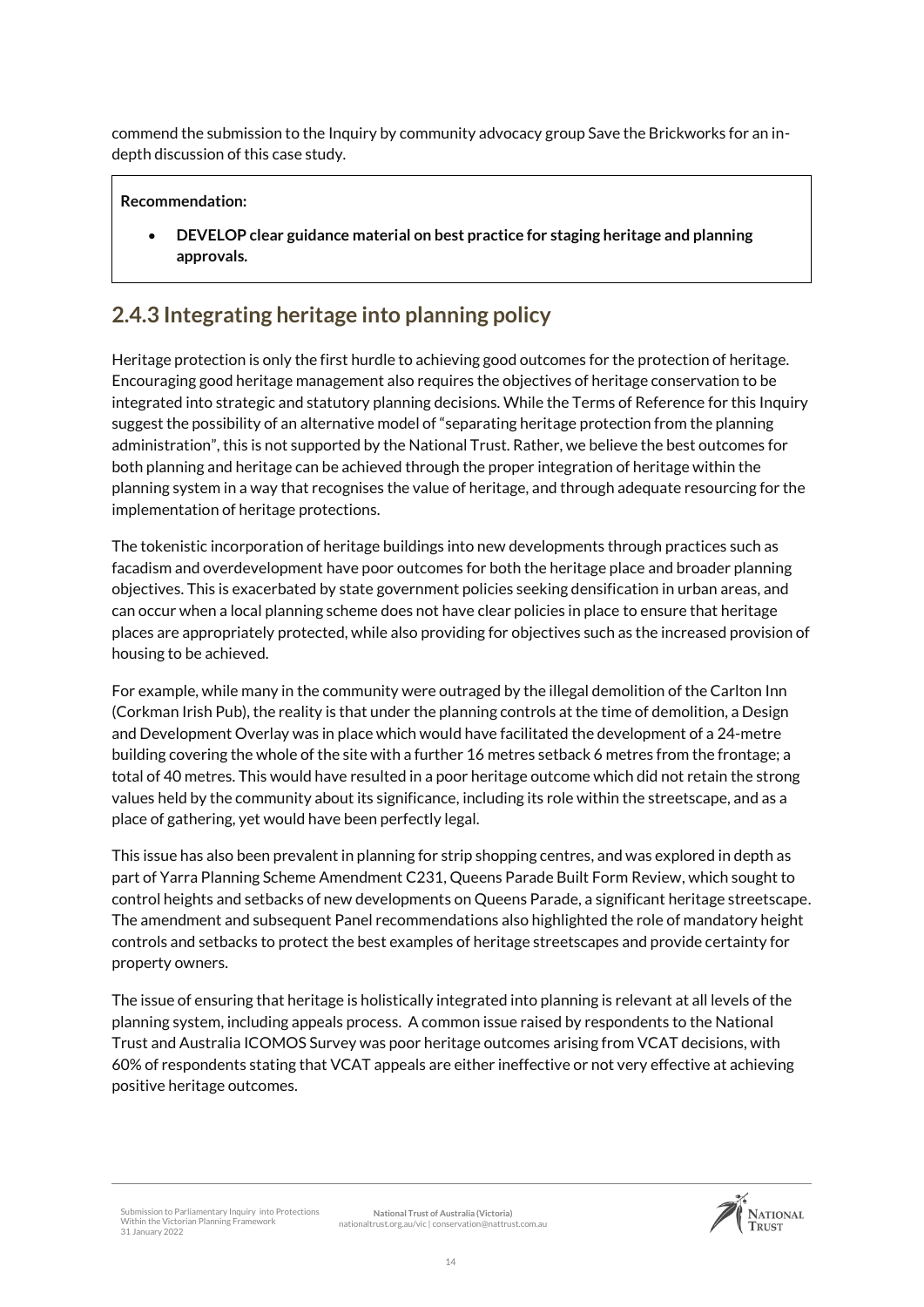

Figure 1: Results from 240 responses to the question "How effective do you believe the VCAT process is [in relation to heritage]?" National Trust and Australia ICOMOS Survey.

While adverse heritage outcomes arising from VCAT decisions can partially be attributed to weak policies related to heritage in local planning schemes, another key issue is a lack of heritage expertise within the pool of Tribunal members. The adversarial system strongly favours developers with the resources to engage the best advocates and expert witnesses. The more expert a panel is however, the more able the tribunal is to ask its own questions of the independent witnesses called to give evidence, and assess the merits of the case.

#### **Recommendations**

- **SUPPORT Councils to undertake heritage policy reviews to eliminate poor heritage outcomes such as facadism.**
- **ALLOW Councils to apply mandatory height controls to protect the best examples of heritage streetscapes and precincts.**
- **INCREASE the number of VCAT members with heritage expertise.**

### **2.4.4 Ensuring that heritage protections reflect evolving community values and identities**

#### **Gaps in state heritage protections**

Identifying and protecting heritage places is fundamental to ensuring that they are appropriately conserved, celebrated and passed on to future generations, however our lists must evolve and adapt as our understanding of what heritage is evolves and adapts. The development of a Victorian Heritage Register that is representative of our most outstanding heritage places has suffered from underresourcing and no longer reflects a true representation of our state's heritage.

Due to a lack of resourcing, Heritage Victoria's approach to recommendations for new registrations is largely reactive, and driven by development threats. Heritage Victoria also has a large back-log of nominations to the Register.

Heritage Victoria's ongoing program to review early registrations which do not include registered land is welcome, and resulting in better outcomes for some of the state's most significant places. This program should be accelerated with additional funding.

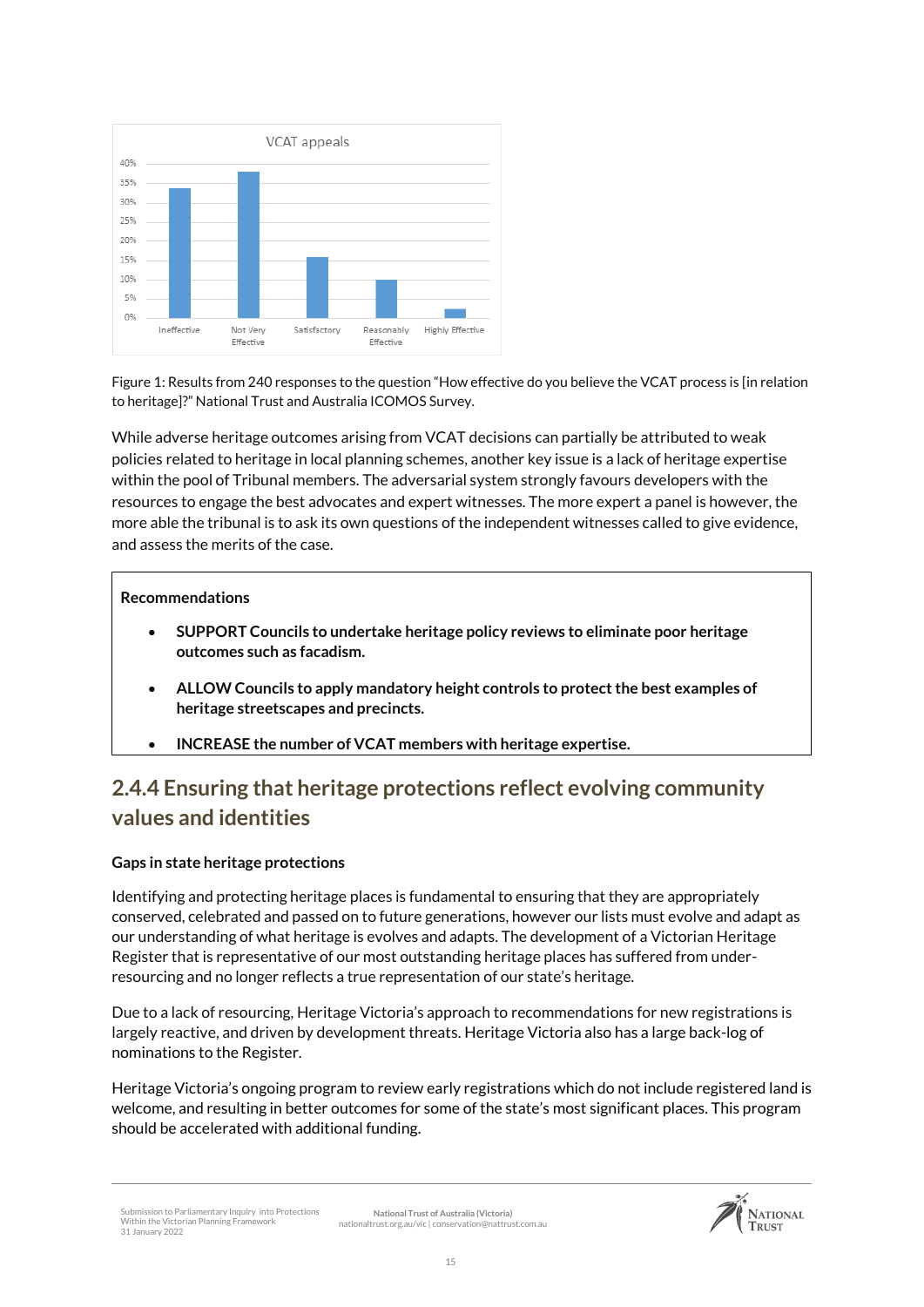Thematic studies such as *A History of LGBTIQ+ Victoria in 100 Places and Objects* prepared by the Australian Queer Archives (AQuA) for Heritage Victoria provide opportunities to enrich both state and local heritage protections, however resources must be provided for their implementation.

For example, the Heritage Council's recent funding for a 12-month project to enrich the Victorian Heritage Register is enabling Heritage Victoria to increase representation on the register of themes that are currently under-represented, such as women in architecture and design, migrant heritage, and LGBTIQ+ heritage. This initiative should be provided with recurrent funding, and is a high impact way to broaden the relevance and representativeness of the Register. It could also be broadened to capture places of local heritage significance in under-represented categories.

#### **Gaps in local heritage protections**

Significant gaps also remain in the protection of locally significant places under Heritage Overlays, which are largely based on studies undertaken in the 1990s and 2000s, and have not been systematically updated.

This issue is discussed in detail in the State of Heritage Review report, which identifies both geographical and type gaps. The review found that the most common place-type gaps are trees and gardens, post-war residential, and historic landscapes.<sup>6</sup>

Councils should be supported to address these gaps through the implementation of the State of Heritage Review recommendations.

#### **Case study: places of social significance**

This typology can include pubs, hotels, theatres and other places of community meeting and congregation. Social significance is often cast as being of "lesser" or "secondary" importance compared to architectural or aesthetic significance, particularly through the re-development/VCAT process.

However, members of the community do not always value heritage places for their architectural or aesthetic "intactness", but care more about protecting the history, character and identity of where they live. The challenge of our current system of protection is that it is fabric-focused, and cannot protect "intangible" values such as ongoing uses. There are also no guidelines on how social significance should be assessed and managed at the local level.

A prominent example of the loss of a heritage place with social significance was the demolition of the London Hotel in Port Melbourne which operated as a hospitality venue from its establishment in 1861, until its demolition in 2017. Its prominent location near the railway and Station Pier meant that generations of visitors to Melbourne, and those travelling abroad, would have marked their arrival or departure from Melbourne at this important gathering place. Modifications to the building over time, including extensive remodelling in the fashionable Moderne style in the 1930s, demonstrated layers of historical significance reflecting the continued use of the building as a hotel over more than 150 years. However, Council's heritage advisor questioned the value of the building due to its perceived lack of "intactness" to its original form, and Council declined to seek heritage protection for the building. A similar turn of events resulted in the demolition of the Greyhound Hotel in St Kilda in 2017, which also had social significance for its connections with LGBTIQ+ communities. The loss of these buildings continues to be mourned by their local communities.

.



<sup>6</sup> *State of Heritage Review: Local Heritage*, Heritage Council of Victoria, 2020, p19.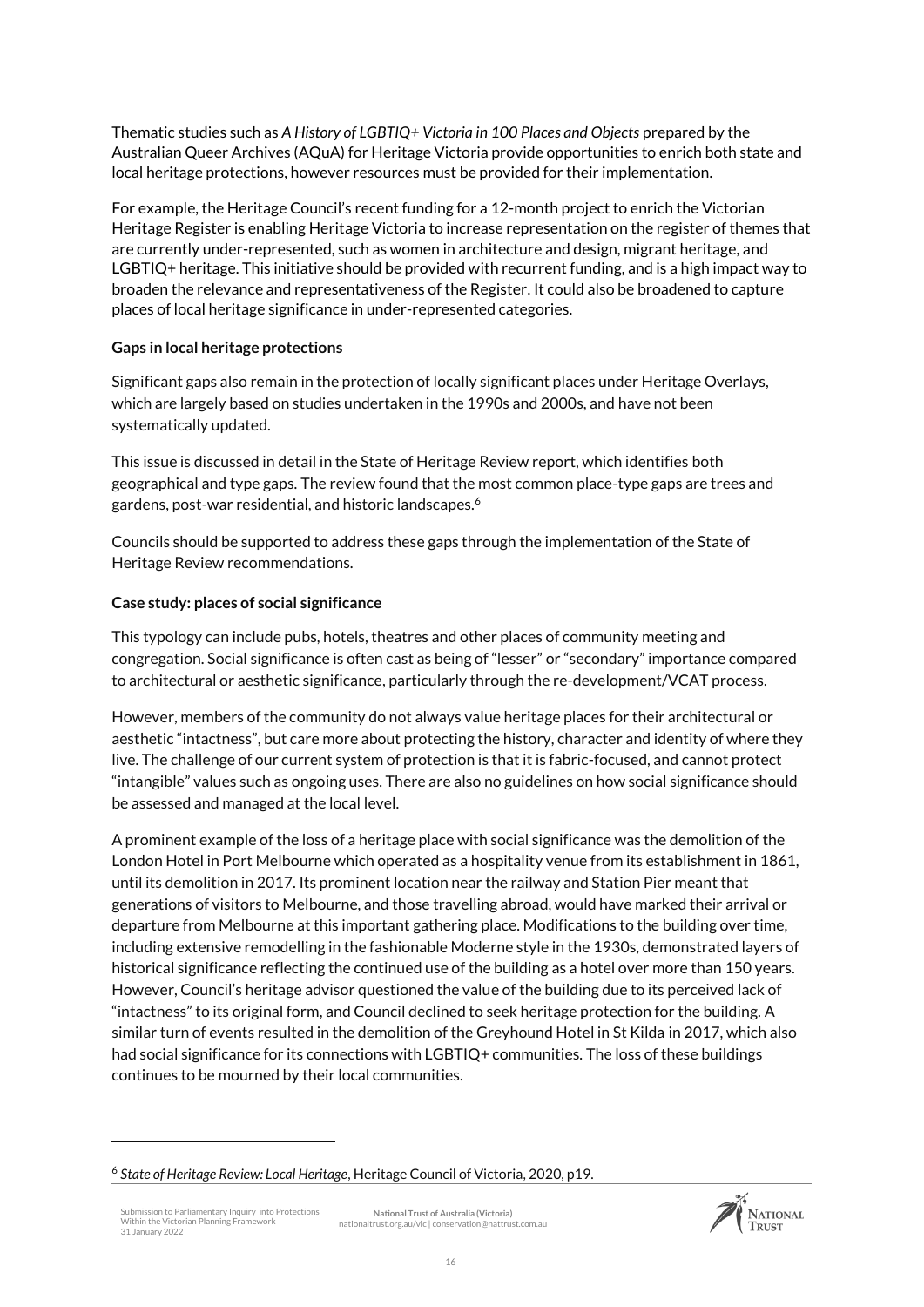Alternative mechanisms for protecting places of social significance should be explored, such as a community "right to buy". In the UK, the *Assets of Community Value (England) Regulations 2012*<sup>7</sup> provide additional protection for places of social significance under the *Localism Act 2011*, which enables communities to nominate places to be included on their local planning authority's register of assets of community value if their main use has recently been or is presently used to further the social wellbeing or social interests of the local community and could do so in the future. This can include places such as pubs, day care centres, schools, open spaces, theatres, civic halls and buildings, heritage sites, football grounds, and markets. If a place on the register comes up for sale, a community right to bid is provided, with a six-month moratorium providing an opportunity to raise funds. The system also includes compulsory purchase rights, allowing a registered building to be purchased by a local council if the asset is under threat of long-term loss to the community.

#### **Recommendations**

- **FUND Heritage Victoria to undertake an ongoing program to "enrich" the Victorian Heritage Register**
- **FUND the development and implementation of gap studies targeting types of heritage at risk: eg post-war heritage places, gardens, and places of social significance.**
- **BROADEN guidance on the protection of state and local heritage to provide greater clarity on how to assess and manage places of social significance.**
- **INVESTIGATE the introduction of a system to regulate the sale and development of "assets of community value" such as the system under the UK** *Localism Act 2011***.**

## <span id="page-16-0"></span>**2.5 Incentives and Penalties**

### **2.5.1 Incentives for heritage conservation**

Heritage places are protected through our planning system because they are valued by communities, and contribute to our sense of place and identity. Financial incentives for the care of heritage places provide a tangible demonstration that heritage is valued by communities, and contribute to greater support for heritage protection by property owners. They also have positive economic impacts for communities, creating employment for skilled tradespeople, and contributing to local economies.

Support for increased incentives for the care of heritage places was a strong theme in the National Trust and Australia ICOMOS Survey, where only 1% of respondents believed that current incentives to support the custodianship of heritage places are adequate.

iubmission to Parliamentary Inquiry into Protections Within the Victorian Planning Framework 31 January 2022

.

**National Trust of Australia (Victoria)** nationaltrust.org.au/vic | conservation@nattrust.com.au



<sup>7</sup> <https://www.legislation.gov.uk/uksi/2012/2421/contents/made>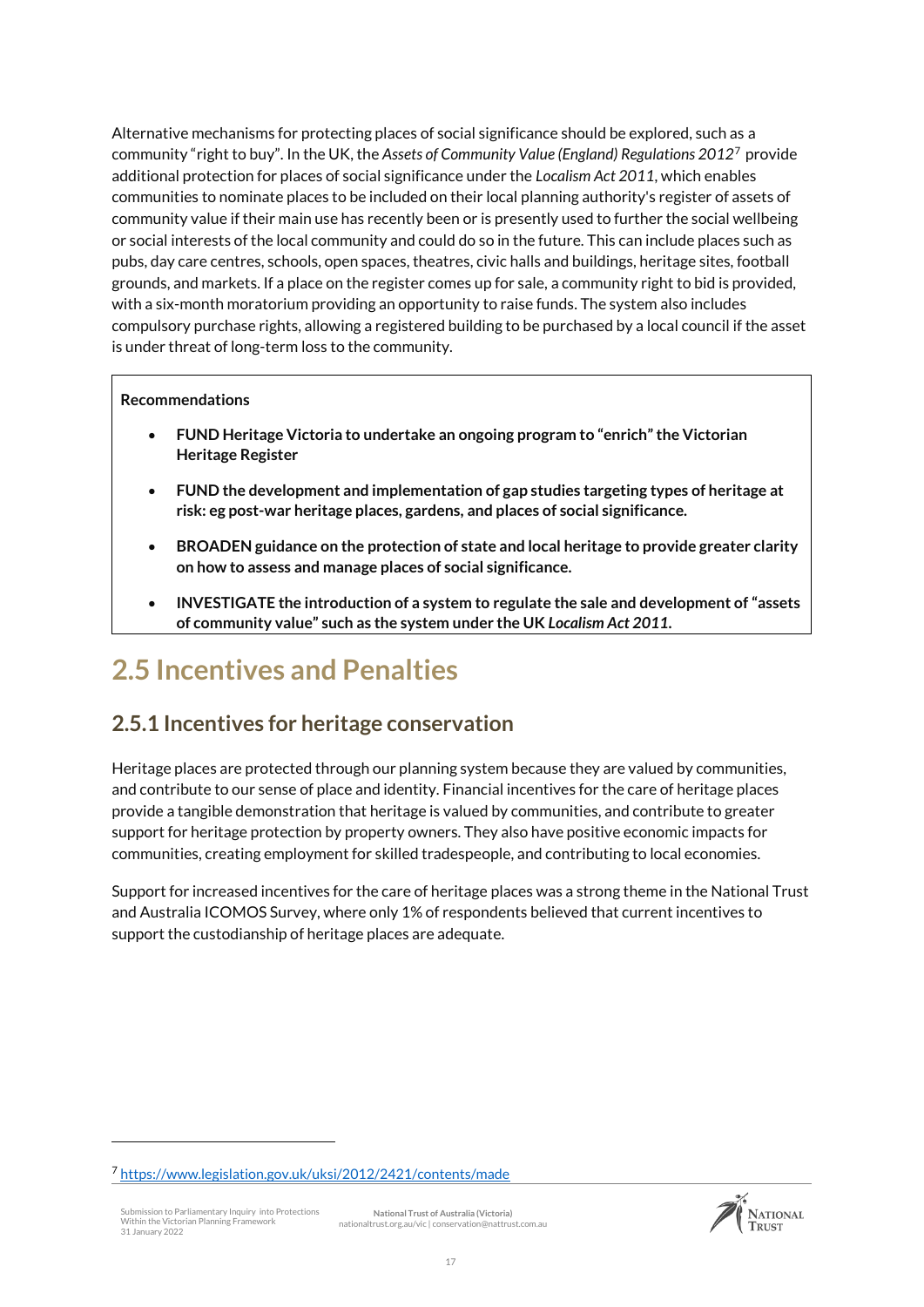

Figure 2: Results from 238 responses to the question "On a scale of 1 (inadequate) to 5 (adequate), how adequate are incentives to support the custodianship of heritage places?" National Trust and Australia ICOMOS Survey.

The State Government funded Living Heritage Grants Program initiated by Heritage Victoria in 2016 has demonstrated how investment in restoration leads to positive heritage, economic, and social outcomes, particularly for places at risk. However, this fund is confined to places included in the Victorian Heritage Register which are open to the public, excluding most privately owned places. At a local level financial incentives to support the conservation of heritage places is an effective but underutilised measure, with only one third of Councils in Victoria providing financial incentives such as grant programs, loans, and rate reduction.<sup>8</sup>

Another major limitation of current funding streams is that they only fund conservation works. The National Trust believes that there should be incentives for the adaptive re-use of heritage places and spaces, such as a funding stream for re-purposing heritage buildings and undertaking access works to make more heritage buildings accessible and viable, for example through creative uses. Artists in residence programs and rentable performance spaces are an excellent way of activating under-utilised heritage places in creative ways and providing ongoing use that protects the place into the future. It is evident however that substantial funding is needed from the outset to ensure these places are fit for purpose.

A more comprehensive program of incentives for the conservation of both state and local heritage places should be developed. This could be funded by a Heritage Lottery such as Lotterywest or the UK Heritage Lottery fund. The establishment of a Heritage Lottery has been raised by advocates for many years, and should be investigated as a matter of priority.

The National Trust has also been calling for funding to establish a "Revolving Fund" to save at-risk heritage properties from destruction. The concept of a Revolving Fund is a simple yet effective strategy available to make a difference to the conservation of heritage places within the real estate and development environment. The Revolving Fund establishes a mechanism to "save" places that would otherwise be sold, demolished, and redeveloped, with heritage places restored and on-sold with protective covenants or heritage agreements to sympathetic buyers, Revolving Funds for heritage places operated by not-for-profits exist in NSW and WA to deal with threatened places that are at risk of demolition, and failing due to market conditions.

.



<sup>8</sup> *State of Heritage Review: Local Heritage*, Heritage Council of Victoria, 2020, p33.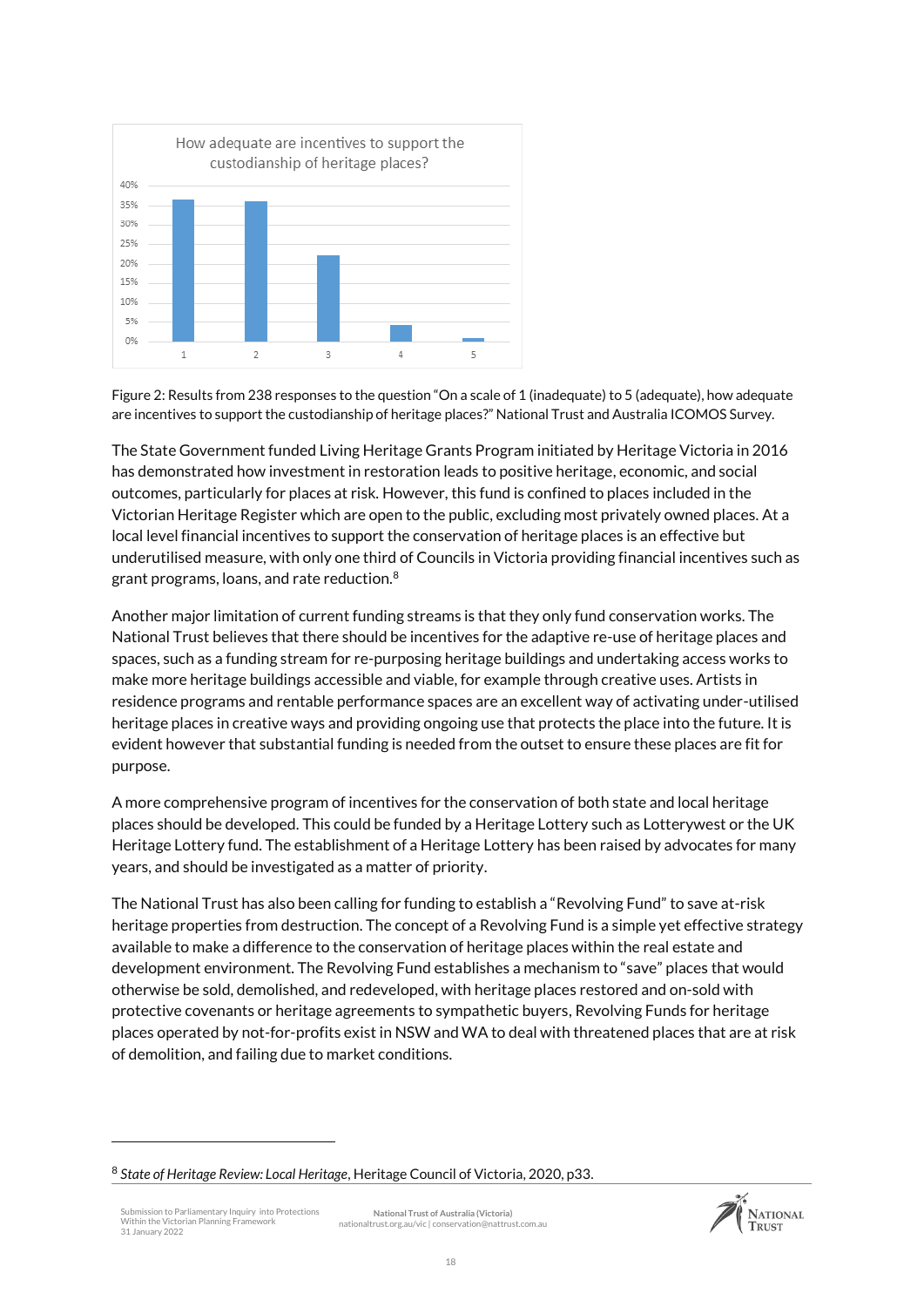#### **Case Study: Victoria's Heritage Restoration Fund**

An effective example of a program supporting local heritage restoration is the Victoria's Heritage Restoration Fund (VHRF), established in 2013 as a Committee of Management providing a program of restoration grants to local government Councils for heritage places in private or public ownership. The VHRF was formerly known as the Melbourne Heritage Restoration Fund, which has been successfully operating in Melbourne for over 30 years, and was developed in 1988. The VHRF is administered by the National Trust of Australia (Victoria). The VHRF is one of the few grant-giving bodies providing funding to private property owners focused on increasing social amenity through streetscape improvement.

Over the last three years the VHRF has partnered with four Councils—Melbourne City Council, Yarra City Council, Ballarat City Council and Casey City Council to deliver their grants programs for restoration projects to places included in the Heritage Overlay. A total of \$720,00 in grants funding has been awarded to over 60 projects, contributing to over \$2.5 million worth of conservation works to heritage properties across Victoria.

The eligibility criteria for each of the different Council funds vary slightly, but in general, a place must be located within a Heritage Overlay (either individually significant or contributory to a precinct) and the proposed works must relate to restoration/conservation works that are visible from the public realm and are not maintenance or structural repairs. The types of projects that are funded under the program include reinstatement of missing verandahs; paint removal to previously unpainted facades; decorative feature restoration such as ornate parapets; reinstatement of original windows; and fence reconstruction works.

The centralised management of the fund provides efficiencies and savings for Councils, as well as access to the National Trust's expert heritage conservation staff who administrate the fund. The VHRF Committee transparently and independently assesses applications and oversees the distribution of grants and works undertaken. There would be significant benefits in expanding this program to other councils across the state.

#### **Recommendations:**

- **INCREASE funding for state and local heritage restoration and BROADEN eligibility criteria to support private owners, and works facilitating adaptive reuse and accessibility.**
- **INVESTIGATE the establishment of a Heritage Lottery fund to support an ongoing and sustainable stream of revenue for the conservation of state and local heritage places.**
- **SUPPORT the National Trust to establish a Revolving Fund to save at-risk properties from destruction.**

### **2.5.2 Penalties for the neglect or illegal demolition of heritage places**

#### **Illegal demolition**

While the illegal demolition of heritage places is relatively rare, it can be catastrophic, resulting in the total loss of a heritage place to the community. In recent years, penalties for the illegal demolition of heritage places under the *Planning and Environment Act, 1987* and the *Heritage Act 2017* have increased.

In part, this has been a response to the illegal demolition of the Carlton Inn (Corkman Irish Pub) in 2016, which exposed the inadequacy of penalties, as well as the difficulty of enforcing them.

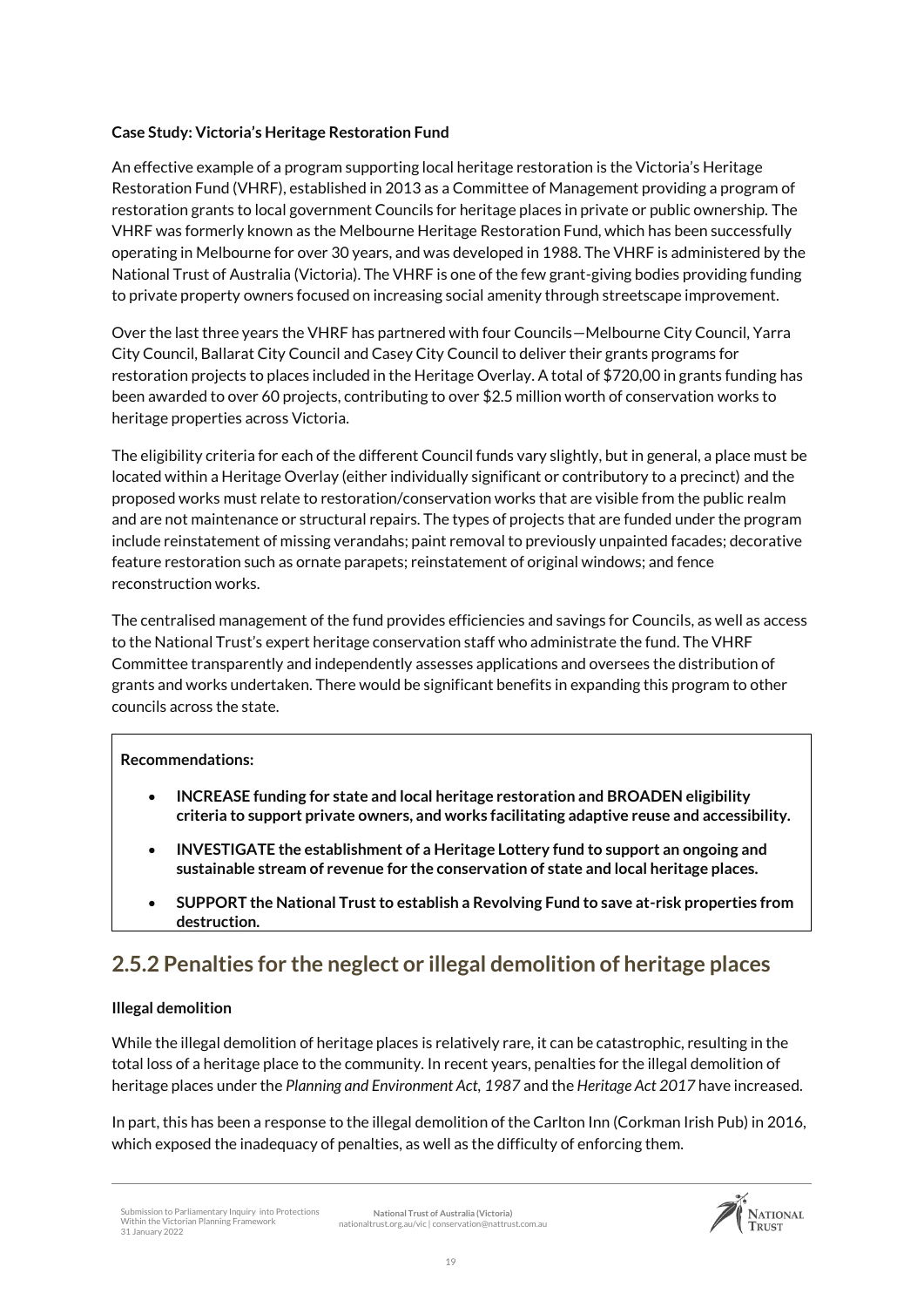Increased penalties for illegal demolition and the introduction of custodial sentences have been welcomed, along with provisions under the *Planning and Environment Amendment Bill 2021* to regulate the development of land on which a heritage building was unlawfully demolished or fallen into disrepair. The *Planning & Environment Act 1987* now gives local councils the power to enforce protection through the following amendments under section 6B:

*A planning scheme may make provision for the additional matters…. for any of the following purposes—*

*(a) To further the objectives of planning in Victoria within the area covered by the scheme*

*(b) To deter persons from unlawfully demolishing heritage buildings or allowing heritage buildings to fall into disrepair*

*(c) To prevent persons from obtaining a benefit from unlawfully demolishing heritage buildings or allowing heritage buildings to fall into disrepair*

#### And further;

*(a) To regulate or prohibit the development of land on which there is or was a heritage building that has been unlawfully demolished, in whole or in part, or fallen into disrepair; and*

*(b) To require that a permit must not be granted for the development of land on which there is or was a heritage building that has been unlawfully demolished, in whole or in part, or fallen into disrepair, unless the development is for or includes the reconstruction or reinstatement of the building, in whole or in part; or the repair of the building.*

However, these new provisions are yet to be tested. They also don't take into account the fact that reconstructing or reinstating a heritage building may not always be a viable or positive outcome in terms of good heritage practice, and may not recover the values that made that place significant.

#### **Demolition by neglect**

.

A more common and insidious problem is demolition by neglect, defined as the destruction of a building through abandonment or lack of maintenance.

There are two key types of demolition by neglect. Deliberate neglect is defined as an owner who is deliberately not maintaining a building, or not securing a building, despite having the means to do so, with the aim of gaining a demolition permit. Inadvertent or accidental neglect is defined by an owner who is not intentionally neglecting their property for the purposes of redevelopment, but is failing to undertake regular maintenance, or in the case of vacant buildings, is failing to secure the property, due to financial reasons. This can be caused by absentee owners, elderly or ill owners, estate disputes, or a lack of financial resources.

With support of the Heritage Council of Victoria, in 2014 the National Trust convened an "industry lab" of planners, heritage experts and community advocates at Geelong Town Hall to discuss the issue of "demolition by neglect", informed by the report "Demolition by Neglect—Report & Policy on places in the Heritage Overlay"<sup>9</sup>, prepared by Renae Muratore, 2013. This report provides sound recommendations for the management of this complex issue, but has not been broadly adopted.



<sup>&</sup>lt;sup>9</sup> Renee Muratore, Demolition by Neglect—[Report & Policy on places in the Heritage Overlay,](https://www.nationaltrust.org.au/wp-content/uploads/2015/09/DemolitionbyNeglect_ReneeMuratore_for_NTAV_Sept_2013.pdf) prepared for the National Trust of Australia Victoria, 2013.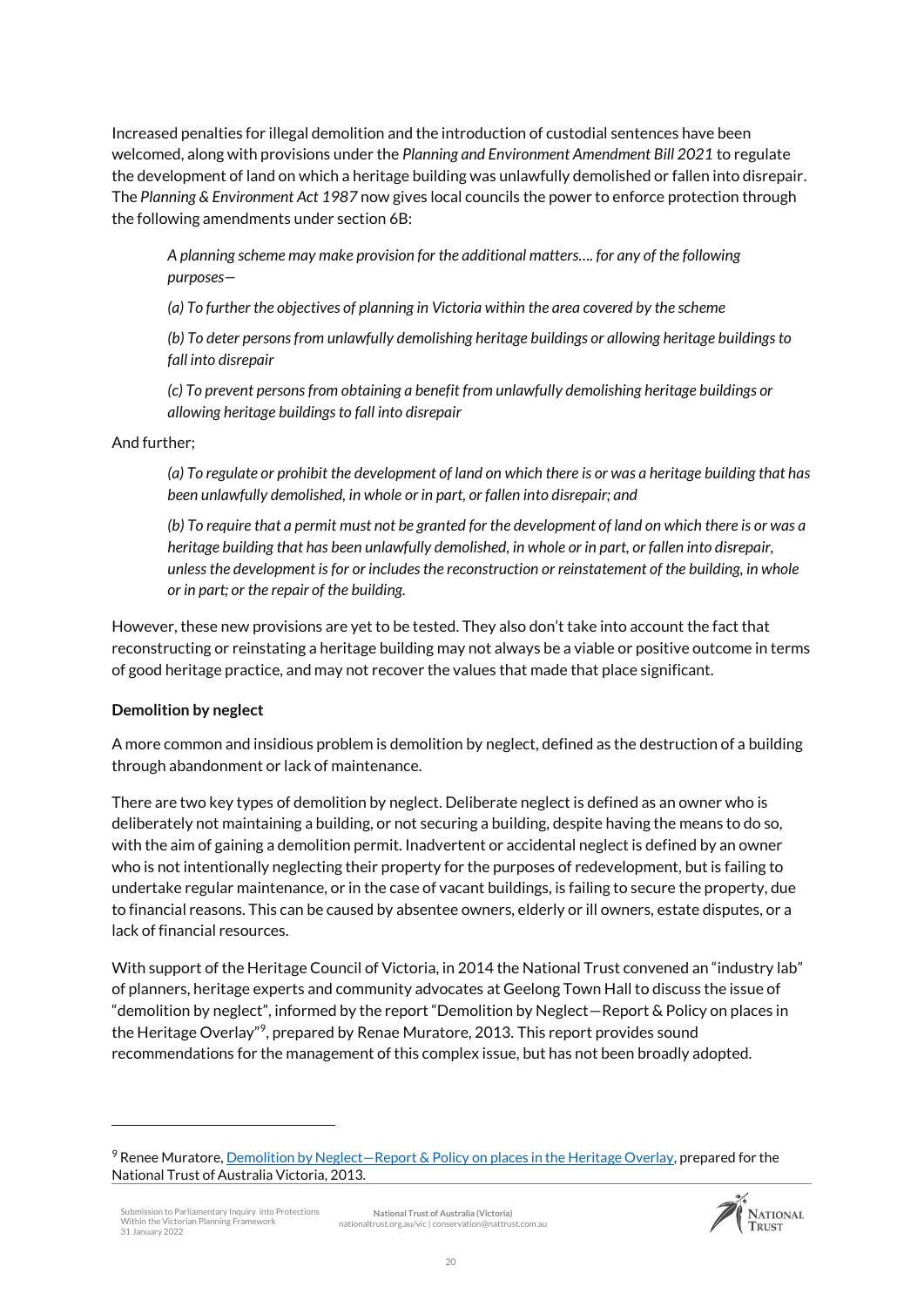Demolition by neglect needs to be addressed at both the local level, under the *Planning and Environment Act 1987*, and at the state level, under the *Heritage Act 2017*, by enacting laws to allow the prosecution and penalisation of owners that do not maintain their heritage buildings, particularly when this can be demonstrated as being a deliberate attempt to gain a demolition or development permit.

At a state level, penalties for the neglect and destruction of places in the Victorian Heritage Register have been increased through the *Heritage Act 2017*, and Heritage Victoria has prepared [a compliance](https://www.heritage.vic.gov.au/__data/assets/pdf_file/0032/425795/HV-Compliance-and-Enforcement-Strategy-final.pdf)  [and enforcement strategy](https://www.heritage.vic.gov.au/__data/assets/pdf_file/0032/425795/HV-Compliance-and-Enforcement-Strategy-final.pdf) to outline its approach to managing its compliance responsibilities under heritage legislation.

In Victoria, local Councils can enact Local Amenity Laws relating to derelict or dilapidated buildings. Such local laws have been passed in municipalities including Greater Geelong and Ballarat, to deal with demolition by neglect. Local Planning Schemes should be amended to include the discouragement of demolition through condition or integrity. Councils should undertake regular reviews to ensure the Heritage Overlay is comprehensive and up to date, and to identify properties at risk.

In 2021, new provisions to tackle demolition by neglect were added to section 6B of the *Planning & Environment Act 1987 (*see above). In practice however, no guidance has been provided to Councils on how to implement these laws. Since the Act was amended, the National Trust has written to two large Councils regarding urgent issues of demolition by neglect requesting that they act on these new provisions, however both were unclear on how this could be achieved. Guidance must be developed by the State Government to assist local government authorities to address this widespread issue.

#### **Case study: Broadmeadows Shire Hall**

In December 2021, we were contacted by local residents with concerns about the condition of the Former Broadmeadows Shire Hall in Westmeadows, which dates to 1866 and is protected by a local heritage overlay. Earlier in December, VCAT granted a planning permit for the redevelopment of the site, requiring the retention and conservation of the heritage building. However local residents reported that the site was not adequately secured, and that the building had been vandalised. The National Trust wrote to Council expressing concerns about "demolition by neglect", and they responded on 30 December stating that there were no grounds for enforcement action. Just hours later, the building was engulfed by a fire which is now being investigated by Victoria Police.<sup>10</sup> The National Trust does not suggest that owners of the property are responsible for the fire. However the issue highlights the ongoing challenges of addressing the issue of demolition by neglect.

#### **Recommendations:**

<u>.</u>

- **SUPPORT Councils to UNDERSTAND and IMPLEMENT recent amendments under 6B of the** *Planning and Environment Act 1987.*
- **EDUCATE property owners on the importance of maintaining heritage buildings in good repair, and the penalties for not doing so.**



<sup>10</sup> "[Suspicious fire torches 150-year-old home set for hotel development](https://www.theage.com.au/national/victoria/suspicious-fire-torches-150-year-old-home-set-for-hotel-development-20220106-p59m8q.html)", *The Age*, 8 January 2022.

Submission to Parliamentary Inquiry into Protections Within the Victorian Planning Framework 31 January 2022 **National Trust of Australia (Victoria)** nationaltrust.org.au/vic | conservation@nattrust.com.au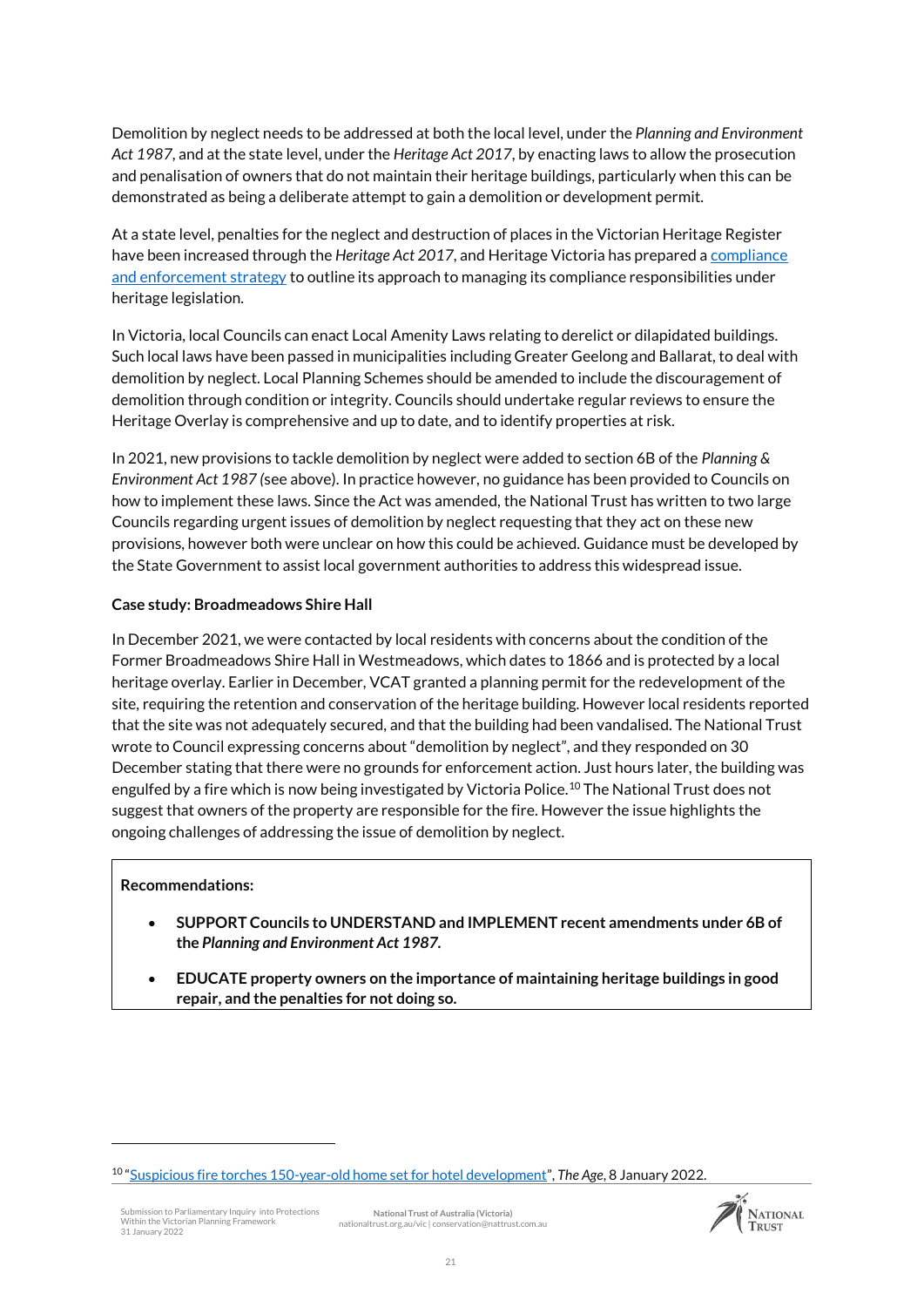# <span id="page-21-0"></span>**3.0 Heritage, Sustainability and Climate Change**

# <span id="page-21-1"></span>**3.1 Reuse, Retrofitting, and Restoration**

The National Trust strongly supports the State Government's ambitious target to reduce the state's greenhouse gas emissions from 2005 levels by 28–33% by 2025 and 45–50% by 2030. In 2021, the National Trust launched its **inaugural Climate Action Plan<sup>11</sup>, enabling** us to contribute tangible and meaningful action to address the climate and biodiversity crisis. We know that the climate crisis is the single biggest and fastest growing threat to people and cultural heritage worldwide. We recognise that if new strategies to mitigate and adapt to these changes are not initiated and actioned immediately, these impacts will have an unprecedented and irreversible effect on our cultural heritage, our connection to place, and our way of life. We also know that utilisation, care and protection of cultural heritage places will play an important role in building climate change resilience.

While the development of strategies to achieve these emissions targets is underway through state government initiatives such as the *Draft Built Environment Climate Adaptation Change Adaptation Plan Plan 2022-26*, there seems to be little engagement with the potential for heritage conservation and adaptive reuse to contribute to climate change mitigation. Discussions about heritage in the context of climate change tend to focus on the risks that climate change pose to our heritage places, however there is also significant potential for heritage conservation and the adaptive-reuse of heritage or historic buildings to mitigate the impacts of climate change.

A ground breaking 2011 study by the US National Trust for Historic Preservation—*The Greenest Building: Quantifying the Value of Building Reuse*<sup>12</sup>—concluded that, when comparing buildings of equivalent size and function, building reuse almost always offers environmental savings over demolition and new construction. The study found that it takes between 10 to 80 years for a new building that is 30% more efficient than an average-performing existing building to overcome, through efficient operations, the negative climate change impacts related to the construction process, and that collectively, building reuse and retrofits substantially reduce climate change impacts. This is further supported by recent research undertaken by Historic England<sup>13</sup>, which found that when a typical historic building is refurbished and retrofitted, it will emit less carbon by 2050 than a new building.

Locally[, research](https://www.issinstitute.org.au/wp-content/uploads/2015/02/REDDEN-Report-FINAL-LowRes.pdf) undertaken by architect Ruth Redden<sup>14</sup> explores the nexus between heritage conservation and sustainability in the Australian context, highlighting broad environmental benefits of

<u>.</u>



<sup>11</sup> *[Climate Action Plan 2021-2023](https://mk0nationaltruse1iiv.kinstacdn.com/wp-content/uploads/2021/06/2021-Climate-Action-Plan.pdf)*, National Trust of Australia (Victoria), 2021.

<sup>12</sup> Preservation Green Lab, National Trust for Historic Preservation, *[The Greenest Building: Quantifying the](https://living-future.org/wp-content/uploads/2016/11/The_Greenest_Building.pdf)  [Environmental Value of Building Reuse](https://living-future.org/wp-content/uploads/2016/11/The_Greenest_Building.pdf)*, 2011.

<sup>13</sup> Historic England, *[There's No Place Like Old Homes: Re](https://historicengland.org.uk/content/heritage-counts/pub/2019/hc2019-re-use-recycle-to-reduce-carbon/)-use and Recycle to Reduce Carbon*, 2020.

<sup>14</sup> Ruth Redden, *[Greening Historic Buildings: A study of Heritage Protection and Environmental Sustainability](https://www.issinstitute.org.au/wp-content/uploads/2015/02/REDDEN-Report-FINAL-LowRes.pdf)*, International Specialised Skills Institute, 2014.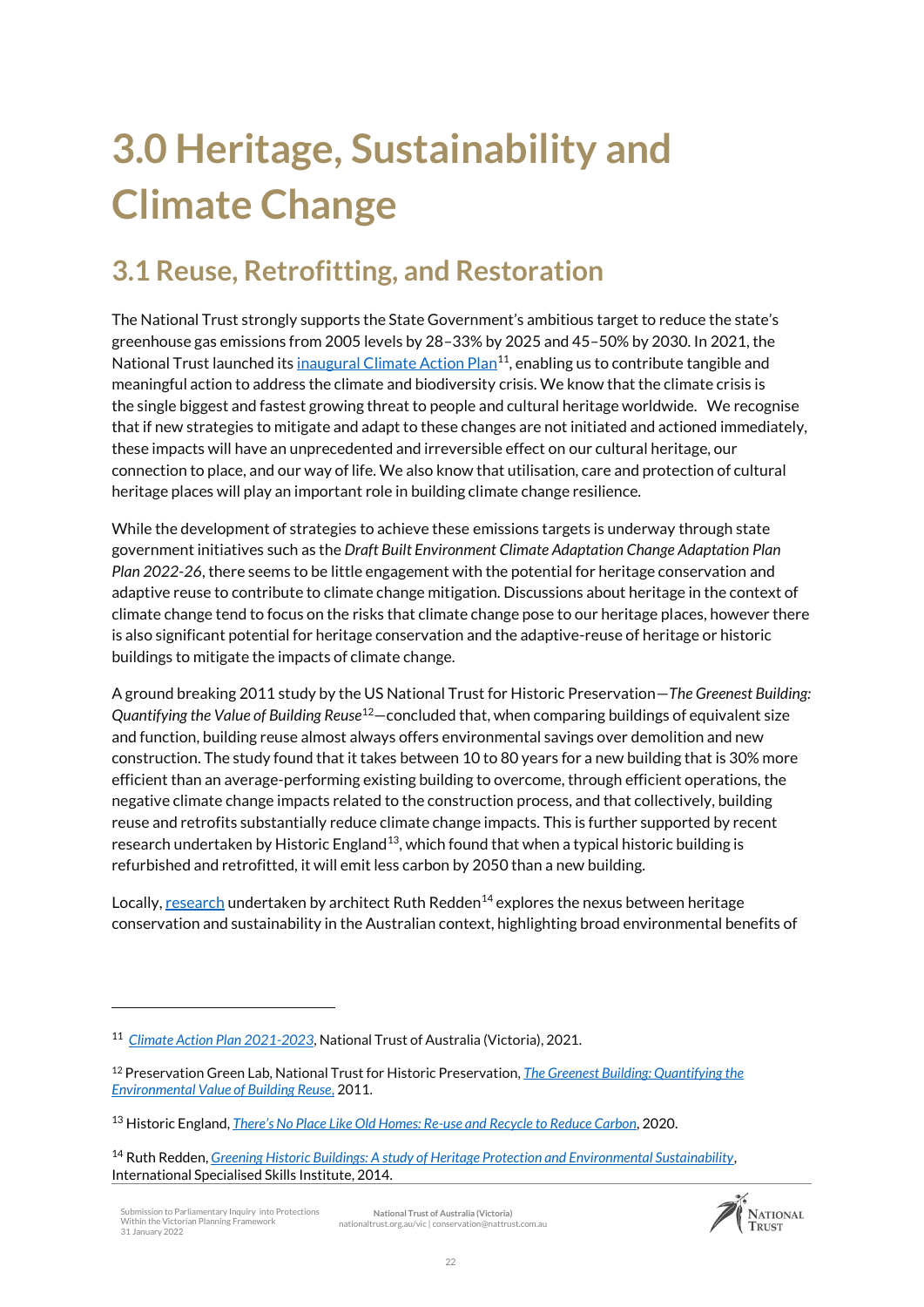conserving historic buildings, and providing recommendations for the production of guidelines and resources to support the promotion of sustainable preservation.

Despite the potential for reuse, retrofitting, and restoration to provide both positive heritage and environmental outcomes, there are few incentives in place to encourage this. Indeed, the opposite is true—a culture of knock-down/re-build is being fostered by government policies which incentivise new construction, a process which has been accelerated as a result of the COVID-19 pandemic. This may provide short term economic benefits; however, it is unsustainable, and is resulting in long-term environmental impacts, and adding to the destruction of heritage places valued by communities.

Demolition is also encouraged by Federal Government legislation on foreign ownership. According to guidance provided by the Commonwealth Investment Review Board<sup>15</sup>, foreign persons are generally prohibited from purchasing established dwellings in Australia. The stated purpose of this policy is "to channel foreign investment into new dwellings, as opposed to established dwellings, as this creates additional jobs in the construction industry and helps support economic growth." However, in practice, it also results in the needless destruction of built heritage across our towns and suburbs.

A prominent example of the flaws of this policy is the demolition of "Idylwilde" at 16 St George's Road, a 1913 Queen Anne-style residence which had been overlooked for heritage protection by the City of Stonnington. Following their purchase of the property in 2013, the owners applied for a building permit to demolish the house, which proceeded in 2015. Sadly, the site remains vacant, and in 2021 the owners attempted to sell the land for a significant profit.

Another "loophole" which frequently results in the destruction of historic places without providing net positive planning outcomes is the ability for property owners to apply for building permits to demolish existing buildings prior to the lodgement or approval of a planning permit for a replacement building. This can lead to the destruction of significant places prior to the opportunity to introduce heritage controls (eg Idylwilde; Breedon House). State planning policy should be strengthened to ensure that existing buildings cannot be demolished in the absence of a planning permit for a replacement building.

*It should be compulsory for Councils to firstly look at adaptive reuse of buildings when any proposal for demolition is received. More emphasis to be placed on maximizing environmental effects on existing buildings and retention of embodied energy.*—Robin Grow, Art Deco & Modernism Society of Australia, National Trust and Australia ICOMOS Survey

#### **Recommendations:**

- **DEVELOP and IMPLEMENT policies and programs to incentivise the adaptive re-use, retrofitting, and restoration of heritage buildings and other historic building stock.**
- **INTEGRATE heritage into planning for climate change resilience and mitigation.**
- **ADVOCATE to the Commonwealth for the reform of foreign ownership laws to lift the prohibition on the purchase of established dwellings by foreign persons.**
- **REQUIRE property developers to have a planning permit prior to the issue of a building permit for the demolition of an existing building.**

Submission to Parliamentary Inquiry into Protections Within the Victorian Planning Framework 31 January 2022

.



<sup>15</sup> [Foreign Investment Review Board Guidance 6: Residential Land, 2020.](https://firb.gov.au/sites/firb.gov.au/files/guidance-notes/G06-Residential_land.pdf)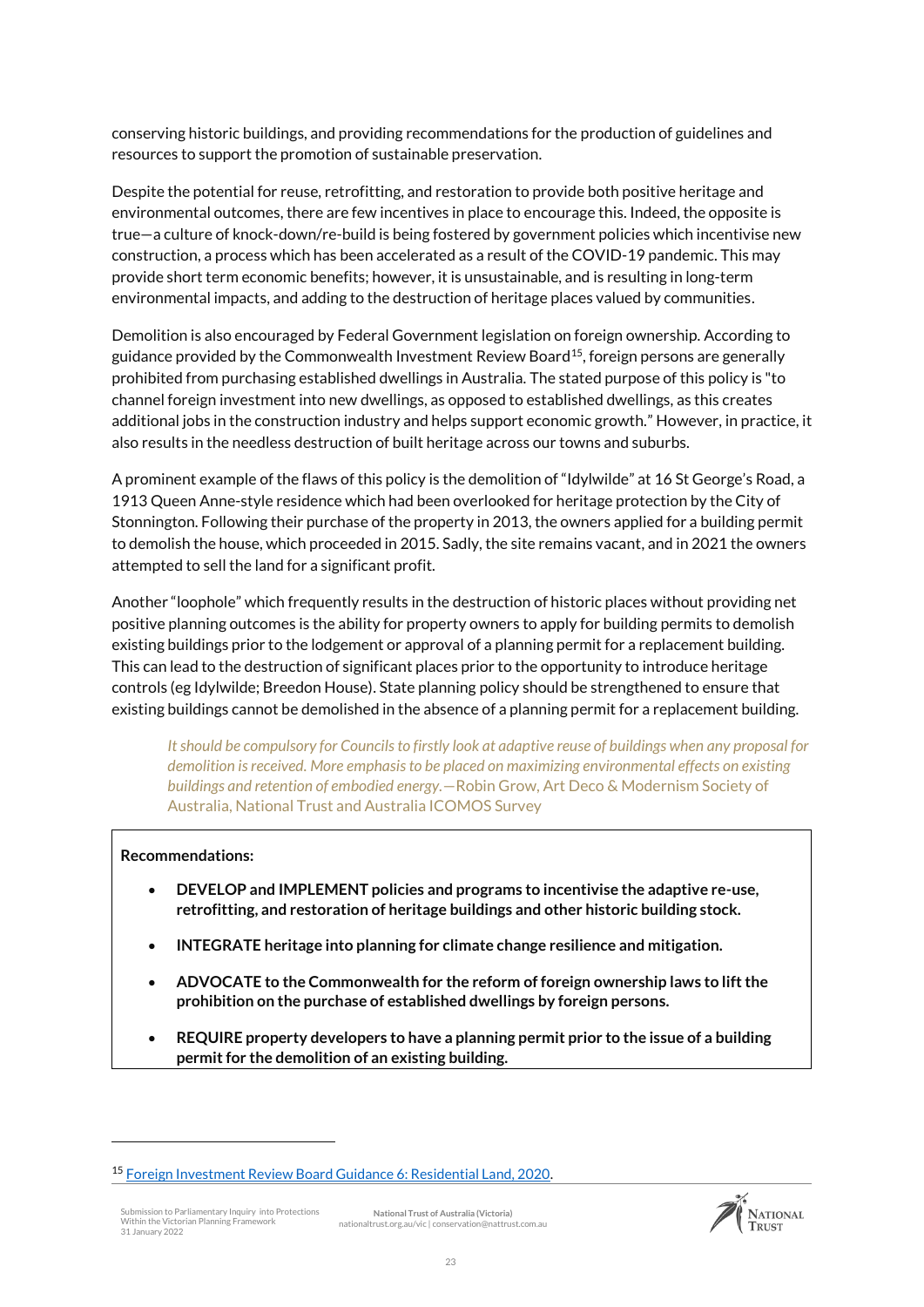# <span id="page-23-0"></span>**3.2 Protection of Significant Trees, Vegetation, and Landscapes**

*The relationship between built form, landscaping, environmental attributes, trees and open space [must] be assessed and treated holistically. Protecting heritage goes hand in hand with understanding biodiversity and climate change.—*Anonymous, National Trust and Australia ICOMOS Survey.

While the Heritage Council's State of Heritage Review into local heritage was welcome, the scope of the project was limited, and did not provide analysis or recommendations for types of heritage which fall outside the Heritage Overlay control, such as protections for significant trees and landscapes under the Environmental Significance Overlay and Significant Landscape Overlay. Further work should be undertaken as a matter of priority to assess the effectiveness of these controls, the adequacy of guidance around their implementation, the adequacy of penalties for the illegal removal of significant trees and vegetation, and how the application of these controls can contribute to strategic aims such as climate change mitigation. Champions must also be identified within DELWP and other government agencies to support the consistent and effective implementation of these controls.

### **3.2.1 Significant trees and vegetation**

Significant trees and vegetation contribute environmentally, socially, and economically across Victoria. It is well known that trees can mitigate the urban heat island effect and provide health benefits to the community, as well as create healthier ecosystems with a greater diversity of species.

No urban tree should be removed unnecessarily as we face the climate crisis. The environmental services that urban trees provide are essential to sustainable, viable and liveable cities, especially in cities that face warmer temperatures and lower rainfall.

The National Trust strongly supports the statutory protection of trees in both the public and private realms, and advocates for the protection of trees through the National Trusts of Australia Register of Significant Trees<sup>16</sup>, which includes over 20,000 trees in 1,200 locations in Victoria. The Register is steered by the Trust's Significant Tree Expert Advisory Committee, chaired by Dr Gregory Moore OAM.

While a number of Councils in Victoria protect significant trees under mechanisms such as local laws and registers of significant trees, there is a lack of consistency across the state in protections.

Planning Practice Note 7, Vegetation Protection in Urban Areas, provides guidance for the assessment and protection of significant vegetation in urban areas, however it has not been updated since 1999. This practice note should be reviewed as a matter of priority, in consultation with local government, experts, and communities. A program of professional development and promotion should also be provided to local government to encourage the implementation of policies for protecting significant vegetation.

Measures should be put in place to prevent development sites from being "moonscaped", and encourage the retention of trees where possible. Planning policy should also require increases in canopy cover, and tree management policies which take the impacts of climate change into account.

.

Submission to Parliamentary Inquiry into Protections Within the Victorian Planning Framework 31 January 2022





<sup>16</sup> <https://trusttrees.org.au/>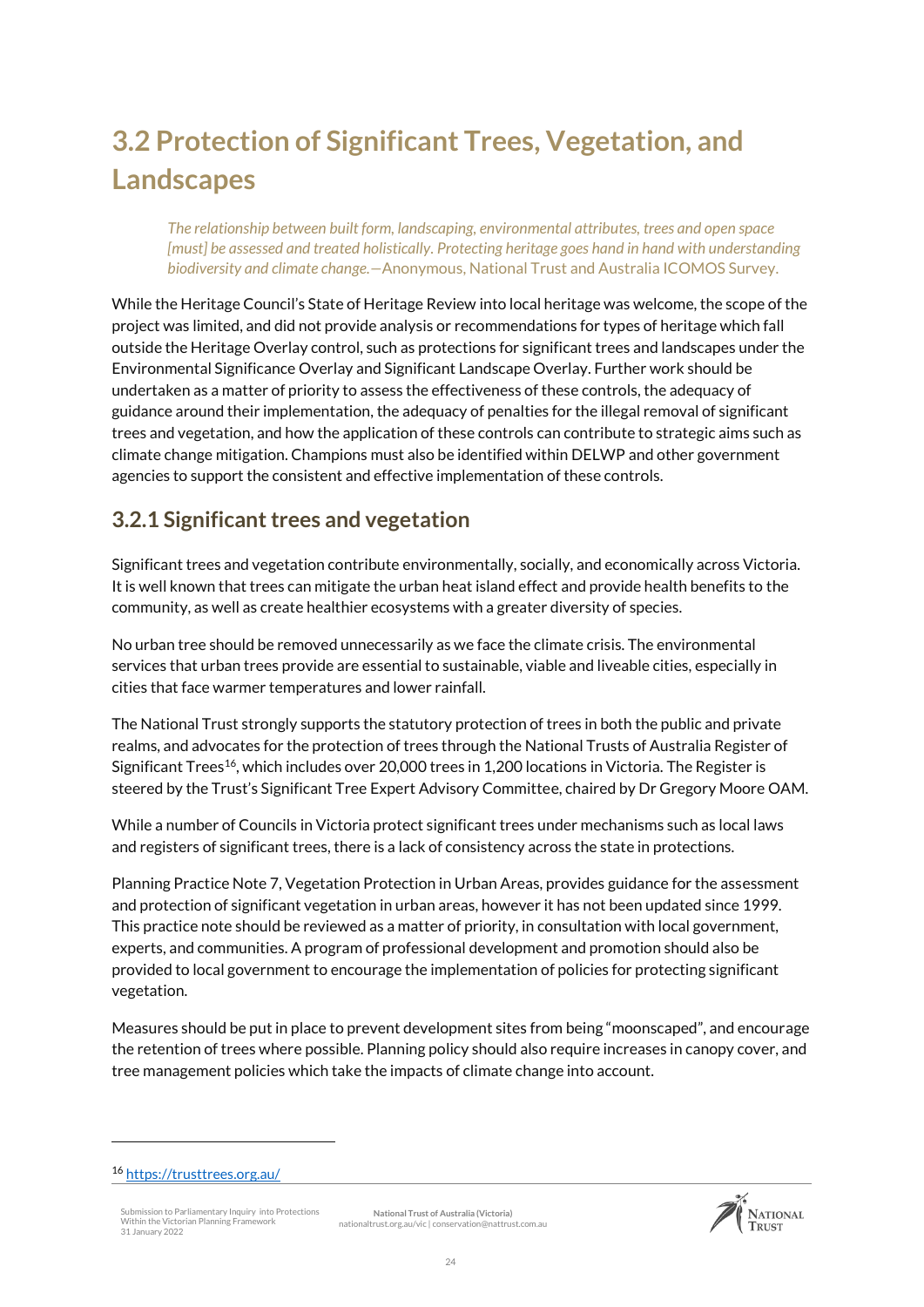Councils should also be encouraged to consider significant trees and gardens in the preparation of local heritage studies, which tend to focus on built heritage. As discussed earlier in our submission, the Heritage Council's State of Heritage review found that trees and gardens were major gaps in heritage protection at the local level.<sup>17</sup>

#### **Impact of major infrastructure projects**

In the urban context, one of the greatest threats to significant trees and vegetation is major infrastructure projects. In 2021, *The Age*<sup>18</sup> reported on the cumulative impact of the removal of trees across the city as a result of current infrastructure projects.

Despite proposed tree replacement and offset, the significant loss of trees at this scale, especially trees of 30-50 years, is unacceptable. The expected minimum time for replacement of amenity and heritage value to the community from advanced tree replacement works of this scale would be 20 years, in addition to the significant loss of carbon sequestered by mature trees removed.

The National Trust is also aware of the removal of mature trees to facilitate temporary construction and access. As a general principle, the National Trust opposes the removal of viable mature trees for temporary construction and access. All possible options should be explored to avoid the need for tree removal to be undertaken to facilitate temporary construction and access, noting that it would be many years before replacement plantings will provide the amenity and environmental benefits of mature trees.

State agencies rarely, if ever, put an economic value on the trees that they are about to remove. There are key factors regarding the value of trees to be considered in an urban environment, including amenity and shade provided by these trees, many of which are medium to long term viability trees, already providing such benefits. Our expert Significant Tree Committee advises us that the average amenity provided by urban trees would have an average monetary value of \$2000-\$5000 each, depending on age, size and condition with some worth much more. For a major project, this could equate to the removal of tree assets valued at tens of millions of dollars. This must be taken into account during early planning for projects. All planning and environmental effects assessment processes for infrastructure projects must also require an assessment of the cumulative impact of tree removals for all approved projects, so that the impact of individual projects is not considered in isolation.

#### **Recommendations:**

<u>.</u>

- **REVIEW the effectiveness of current vegetation protections to identify gaps and ADDRESS those gaps.**
- **REVIEW Planning Practice Note 7, Vegetation Protection in Urban Areas and EDUCATE Councils about its implementation.**

### **3.2.2 Protection of significant landscapes**

Victoria contains some of the most beautiful natural and cultural landscapes in the world, but they are increasingly at risk from inappropriate development. Specific threats include poorly designed



<sup>17</sup> *State of Heritage Review: Local Heritage*, Heritage Council of Victoria, p 19.

<sup>18</sup> Clay Lucas, "[Anger grows as thousands of trees axed in transport building blitz](https://www.theage.com.au/national/victoria/anger-as-thousands-of-trees-axed-in-transport-building-blitz-20210101-p56r6j.html)", *The Age*, 3 January 2021.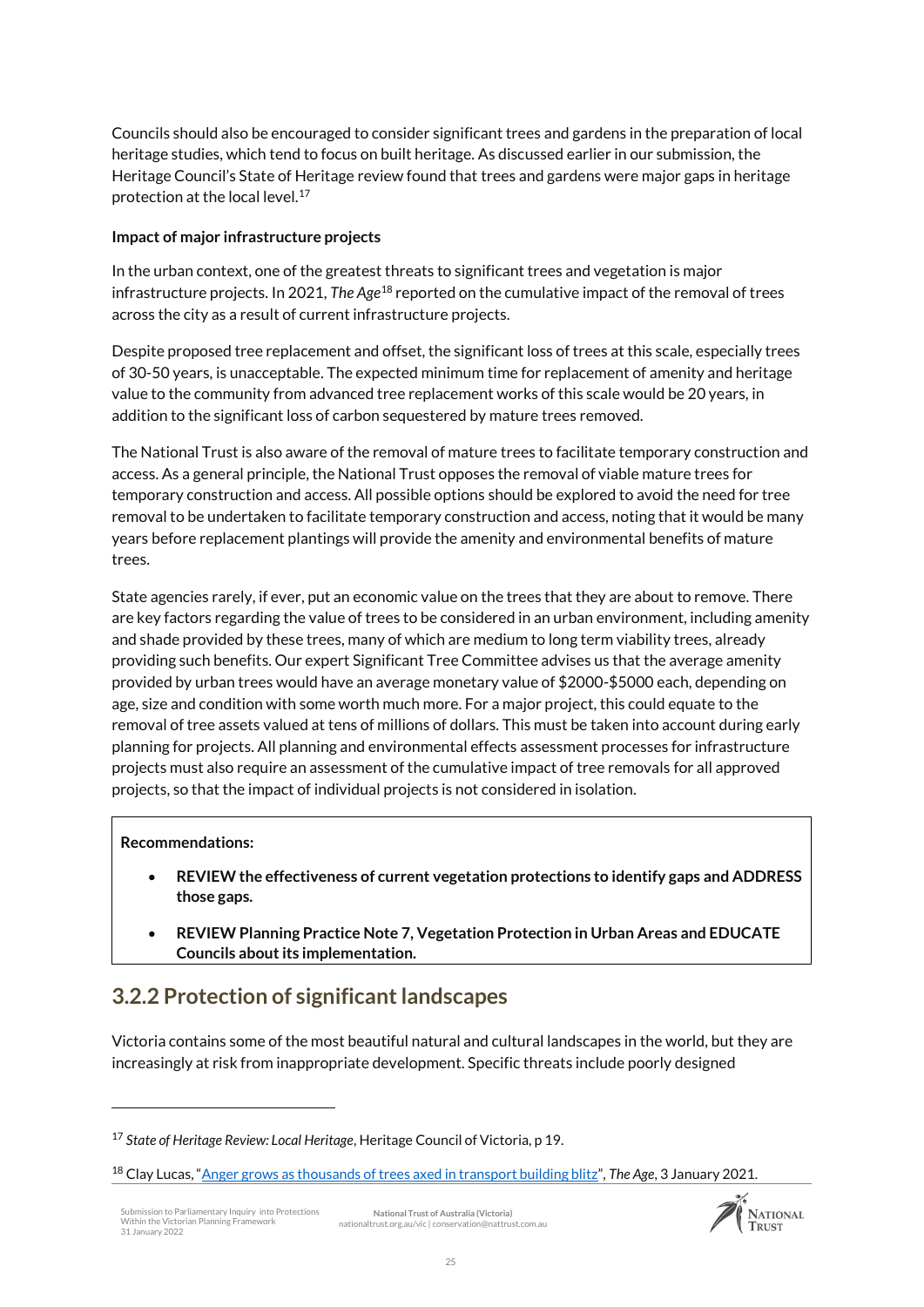infrastructure, intrusive buildings, subdivisions, loss of visually or ecologically significant vegetation, and plantings unsympathetic to heritage and landscape values. The National Trust has been working for more than 30 years to identify and record the important natural and cultural landscapes of the state. Ensuring that a complex range of values can be protected in broadacre landscapes is key, but challenging to achieve, particularly where multiple property owners are involved.

Significant landscapes can include both cultural and environmental features, and can be protected under the *Heritage Act 2017* and under the *Planning and Environment Act* 1987 through the Significant Landscape Overlay.

Significant landscape protections are also being pursued through the government's Distinctive Areas and Landscapes program, facilitated by the *Planning and Environment Amendment (Distinctive Areas and Landscapes) Act 2018.*

While many Councils utilise the Significant Landscape Overlay as a planning tool, many overlays have not been updated to reflect changing values, conditions, and best practice for protection, as well as the emerging context of climate change. Further work needs to be undertaken to assess the effectiveness of current landscape protections and the adequacy of guidance material for assessment and management.

*2 Barkers Road, Flinders. Our understanding is that the Shire chose not to purchase this landlocked property because it deemed that it lacked significance. The land was purchased and the landholder insisted on right of access thorough some of the most diversely rich bushland on the Peninsula. An alternative existed but was not supported by DELWP. Result: net loss of significant landscape, flora and habitat on the Peninsula.*—Anonymous, National Trust and Australia ICOMOS Survey

#### **Recommendation:**

 **REVIEW the effectiveness of current landscape protections to identify gaps and ADDRESS those gaps.**

Submission to Parliamentary Inquiry into Protections Within the Victorian Planning Framework 31 January 2022

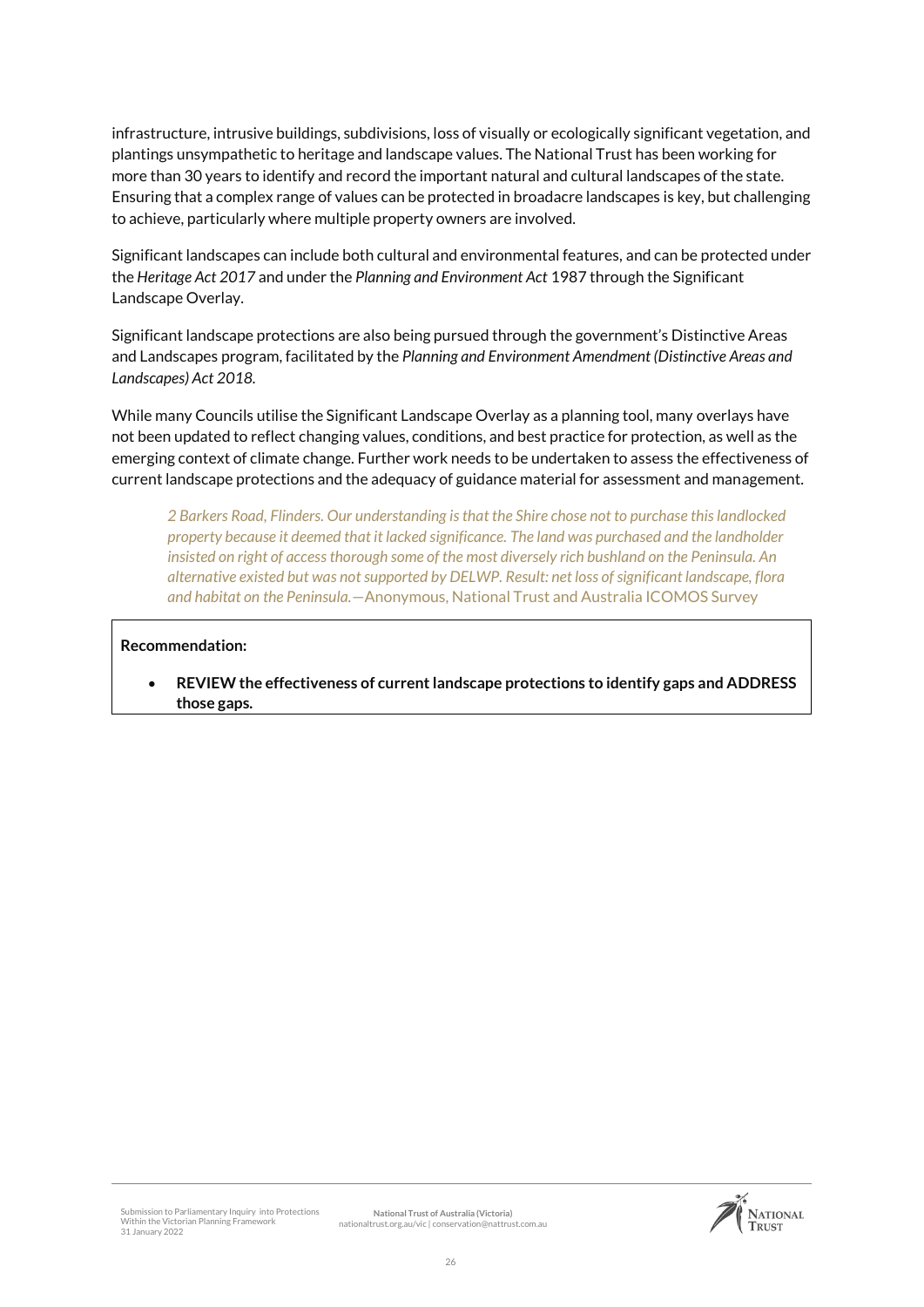# <span id="page-26-0"></span>**Appendix A: Summary of Recommendations**

Below is a summary of the National Trust of Australia Victoria's recommendations to the Inquiry, organised by the relevant Terms of Reference.

(2) environmental sustainability and vegetation protection;

- **DEVELOP and IMPLEMENT policies and programs to incentivise the adaptive re-use, retrofitting, and restoration of heritage buildings and other historic building stock.**
- **INTEGRATE heritage into planning for climate change resilience and mitigation.**
- **REQUIRE property developers to have a planning permit prior to the issue of a building permit for the demolition of an existing building.**
- **REVIEW the effectiveness of current vegetation protections to identify gaps and ADDRESS those gaps.**
- **REVIEW Planning Practice Note 7, Vegetation Protection in Urban Areas and EDUCATE Councils about its implementation.**
- **REVIEW the effectiveness of current landscape protections to identify gaps and ADDRESS those gaps.**

(3) delivering certainty and fairness in planning decisions for communities, including but not limited to

(a) mandatory height limits and minimum apartment sizes;

 **ALLOW Councils to apply mandatory height controls to protect the best examples of heritage streetscapes and precincts.**

(c) community concerns about VCAT appeal processes;

**INCREASE the number of VCAT members with heritage expertise.**

(d) protecting third party appeal rights;

- **Immediately REPEAL the Governor in Council direction exempting the Ministers for Education and Health from the provisions of the** *Planning and Environment Act 1987.*
- **Appoint an independent panel to undertake an AUDIT of all exemptions to notice and review under the** *Planning & Environment Act 1987* **to assess their efficacy, with a view to reinstating notice and review for all permit applications affecting heritage places.**

(4) protecting heritage in Victoria, including but not limited to

(a) the adequacy of current criteria and processes for heritage protection;

**ESTABLISH a heritage planning unit within DELWP.**

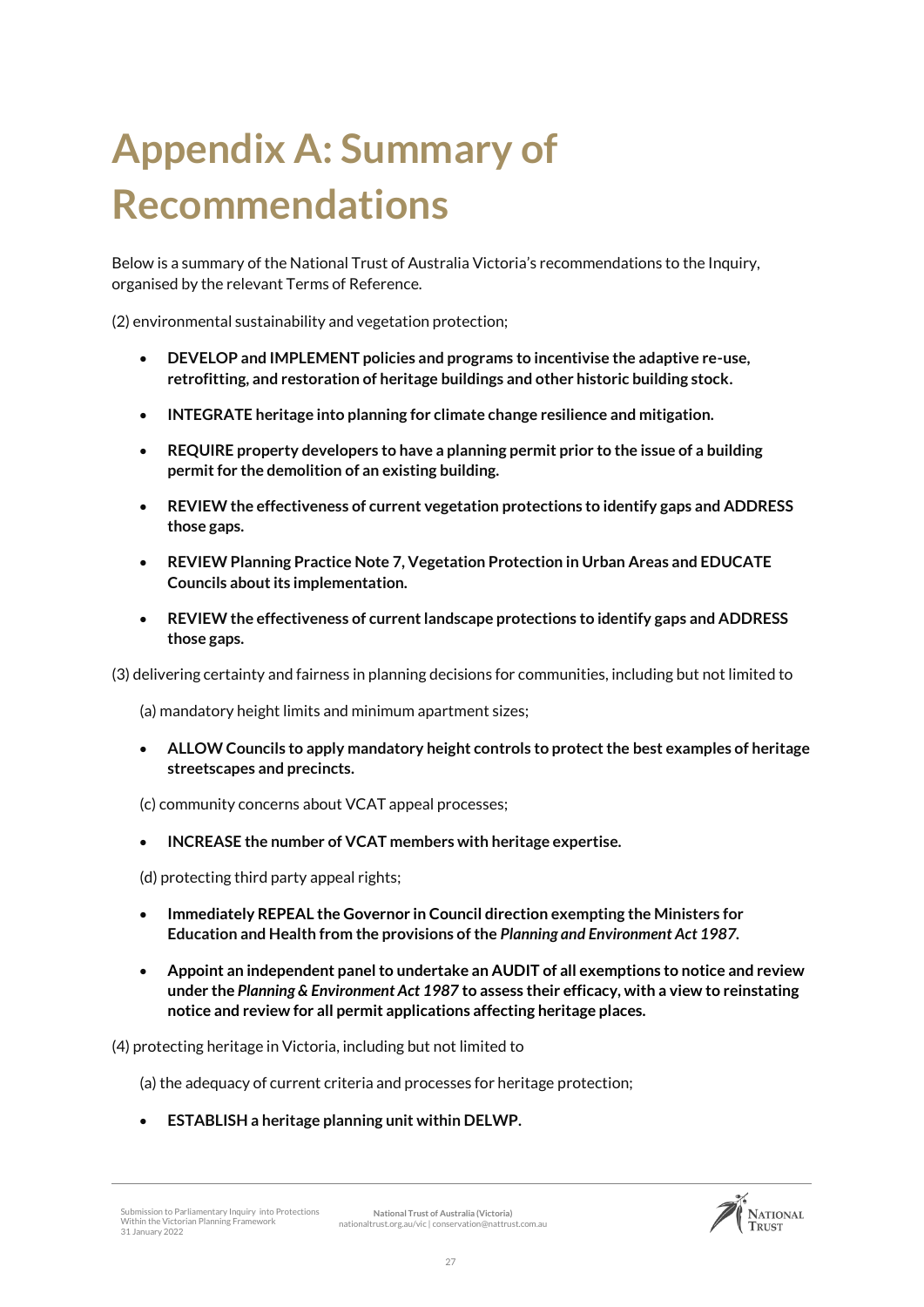- **Undertake a thorough REVISION of Planning Practice Note 1: Applying the Heritage Overlay, in consultation with the National Trust, Planning Panels Victoria, and other relevant stakeholders.**
- **RESOURCE and IMPLEMENT the recommendations of the VEAC Investigation into Historic Places outlined in the Historic Places Investigation Final Report, 2016.**
- **PROVIDE practical support to government agencies for the appropriate management of heritage assets.**
- **IMPLEMENT performance standards to hold government agencies to account for the management of heritage assets.**
- **DEVELOP clear guidance material on best practice for staging heritage and planning approvals.**
- **FUND Heritage Victoria to undertake an ongoing program to "enrich" the Victorian Heritage Register**
- **FUND the development and implementation of gap studies targeting types of heritage at risk: eg post-war heritage places, gardens, and places of social significance.**
- **BROADEN guidance on the protection of state and local heritage to provide greater clarity on how to assess and manage places of social significance.**
- **INVESTIGATE the introduction of a system to regulate the sale and development of "assets of community value" such as the system under the UK** *Localism Act 2011***.**
- **INCREASE funding for state and local heritage restoration and BROADEN eligibility criteria to support private owners, and works facilitating adaptive reuse and accessibility.**
- **INVESTIGATE the establishment of a Heritage Lottery fund to support an ongoing and sustainable stream of revenue for the conservation of state and local heritage places.**
- **SUPPORT the National Trust to establish a Revolving Fund to save at-risk properties from destruction.**

(b) possible federal involvement in heritage protection;

- **ADVOCATE for increased funding for the protection and celebration of heritage at a Federal level, and increased Federal support for the states for the protection and celebration of World and National heritage places.**
- **ADVOCATE to the Commonwealth for the reform of foreign ownership laws to lift the prohibition on the purchase of established dwellings by foreign persons.**

(c) separating heritage protection from the planning administration;

#### **NOT SUPPORTED**

(d) establishing a heritage tribunal to hear heritage appeals;

#### **NOT SUPPORTED (see 3(c) Community Concerns about VCAT)**

(e) the appointment of independent local and state heritage advisers;

Submission to Parliamentary Inquiry into Protections Within the Victorian Planning Framework 31 January 2022 **National Trust of Australia (Victoria)** nationaltrust.org.au/vic | conservation@nattrust.com.au